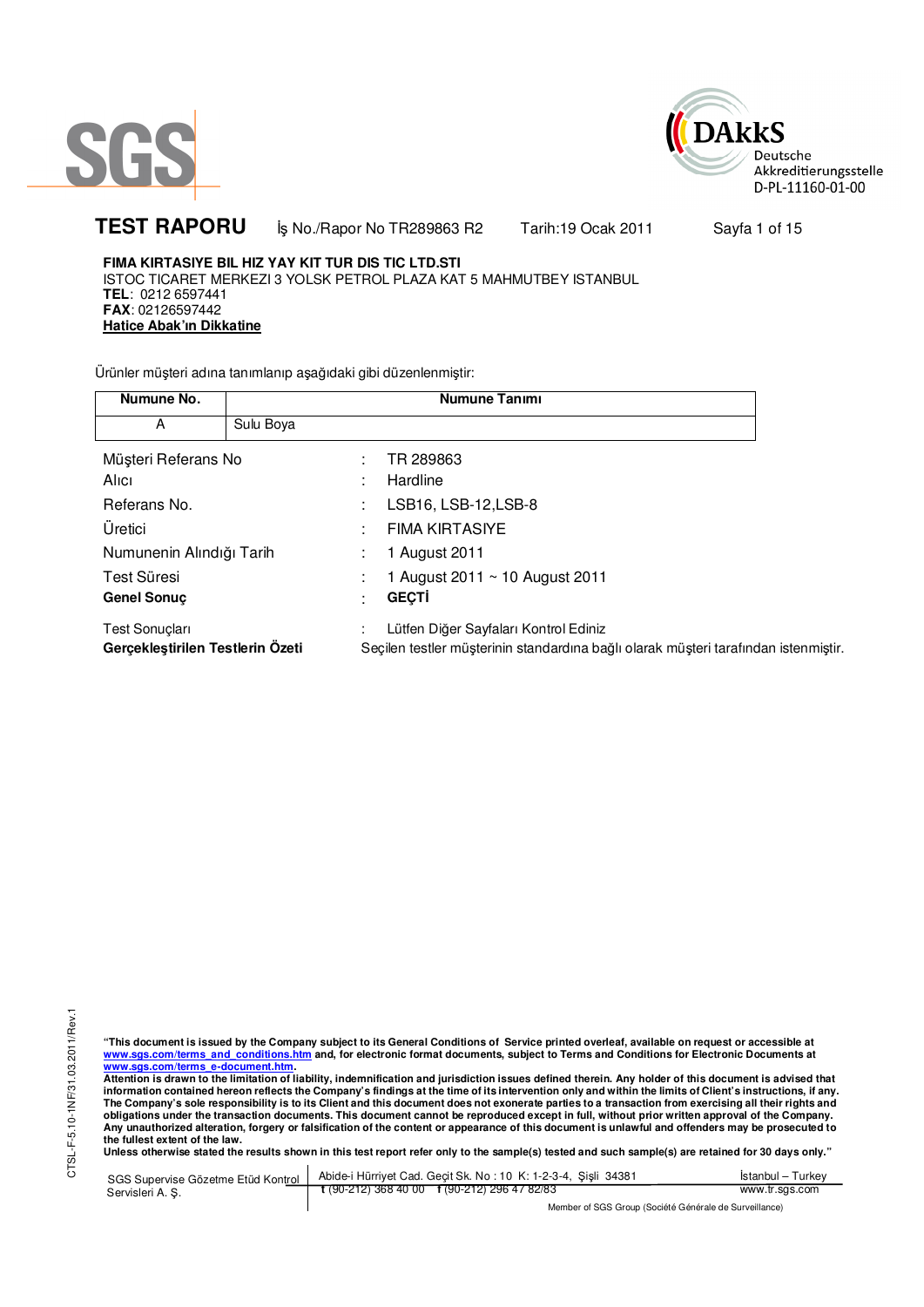



**TEST RAPORU i**ş No./Rapor No TR289863 R2 Tarih:19 Ocak 2011 Sayfa 2 of 15

| <b>Test Parametereleri</b>           | <b>Sonuc</b> |             |                   |    |           |             |  |  |
|--------------------------------------|--------------|-------------|-------------------|----|-----------|-------------|--|--|
| <b>Kimyasal Testler</b>              | $1 + 2 + 3$  | $10 + 11 +$ | $13 + 14 +$<br>15 | 16 | $17 + 18$ | $4 + 5 + 6$ |  |  |
| Azo Dyes (Textile)                   |              |             |                   |    |           |             |  |  |
| Phthalates                           |              | G           | G                 |    |           |             |  |  |
| Azo Dyes (Textile LFGB)              |              |             |                   |    |           |             |  |  |
| Allergenous Disperse Dyes            |              | G           | G                 |    |           |             |  |  |
| <b>Migration of Certain Elements</b> |              | G           |                   |    |           |             |  |  |

| <b>Test Parametereleri</b>           | <b>Sonuc</b> |             |  |  |  |  |  |
|--------------------------------------|--------------|-------------|--|--|--|--|--|
| <b>Kimyasal Testler</b>              |              | $7 + 8 + 9$ |  |  |  |  |  |
| Azo Dyes (Textile)                   |              |             |  |  |  |  |  |
| Phthalates                           |              |             |  |  |  |  |  |
| Allergenous Disperse Dyes            |              |             |  |  |  |  |  |
| <b>Migration of Certain Elements</b> |              |             |  |  |  |  |  |

| Test Parametereleri                  |    |    | Sonuc |      |       |
|--------------------------------------|----|----|-------|------|-------|
| <b>Kimyasal Testler</b>              | 19 | 20 |       | --   | 23    |
| Allergenous Disperse Dyes            |    |    |       |      | $***$ |
| <b>Migration of Certain Elements</b> |    |    |       | $**$ | $***$ |

**\*\*Bu ürünler yetersiz olduğu için test edilememiştir.**

"This document is issued by the Company subject to its General Conditions of Service printed overleaf, available on request or accessible at<br>www.sgs.com/terms\_and\_conditions.htm\_and, for electronic format documents, subjec <mark>www.sgs.com/terms\_e-document.htm.</mark><br>Attention is drawn to the limitation of liability, indemnification and jurisdiction issues defined therein. Any holder of this document is advised that

information contained hereon reflects the Company's findings at the time of its intervention only and within the limits of Client's instructions, if any.<br>The Company's sole responsibility is to its Client and this document **obligations under the transaction documents. This document cannot be reproduced except in full, without prior written approval of the Company. Any unauthorized alteration, forgery or falsification of the content or appearance of this document is unlawful and offenders may be prosecuted to the fullest extent of the law.** 

**Unless otherwise stated the results shown in this test report refer only to the sample(s) tested and such sample(s) are retained for 30 days only."** 

SGS Supervise Gözetme Etüd Kontrol Servisleri A. Ş. Abide-i Hürriyet Cad. Geçit Sk. No : 10 K: 1-2-3-4, Şişli 34381 **t** (90-212) 368 40 00 **f** (90-212) 296 47 82/83 İstanbul – Turkey www.tr.sgs.com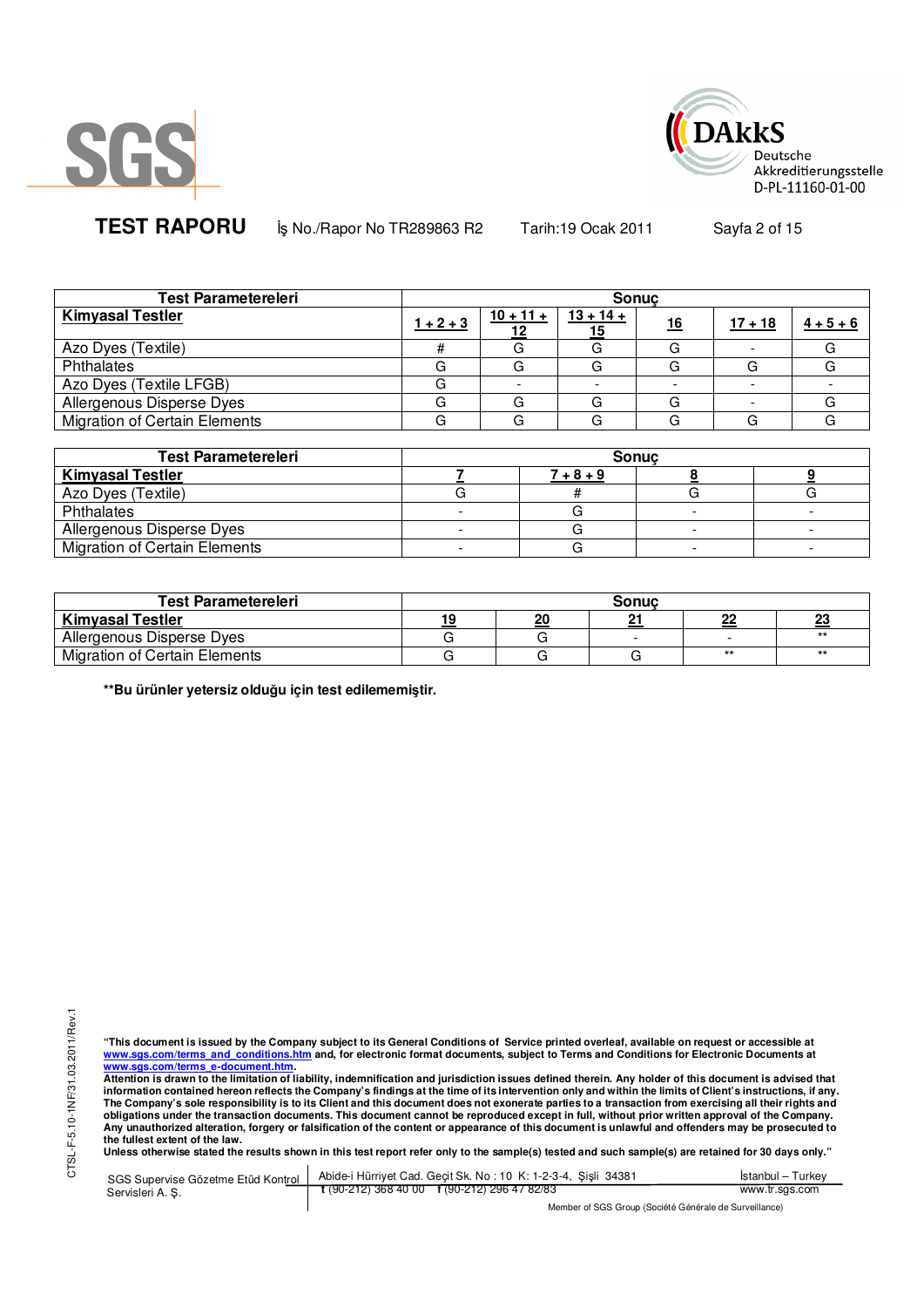



**TEST RAPORU b**<sub>s</sub> No./Rapor No TR289863 R2 Tarih:19 Ocak 2011 Sayfa 3 of 15

| Remarks |           | $G = M\ddot{\omega}$ șteri standardına uygun                                                                                                                                                                                                                                                                                                              |
|---------|-----------|-----------------------------------------------------------------------------------------------------------------------------------------------------------------------------------------------------------------------------------------------------------------------------------------------------------------------------------------------------------|
|         |           | $K =$ Müşteri standardına uygun değil                                                                                                                                                                                                                                                                                                                     |
|         |           | = Sınır değer belirtilmedi                                                                                                                                                                                                                                                                                                                                |
|         |           | $#$ = For 2-composite mix with results exceeding one half of the relevant<br>requirements or 3-composite mix with results exceeding one third of the<br>relevant requirements, the composite sample may have the possibility of<br>one or more components that can lead to a failure result, therefore, it is<br>recommended to test on individual basis. |
| Notes:  |           | Conclusions on meet/fail are based on the test result from the actual sampling of the received sample(s).                                                                                                                                                                                                                                                 |
|         | standard. | The composite sampling method is based on the client's special request and is a modification from the testing                                                                                                                                                                                                                                             |

The test results relate to the tested items only.

Test reports without SGS seal and authorised signatures are invalid.

Reported results do not include uncertainties.

The reported expanded uncertainty is based on a standard uncertainty multiplied by a coverage factor k=2, providing a level of confidence of approximately 95%. The uncertainty evaluation has been carried out in accordance with UKAS and DAkkS requirements.<br>In this Test Report tests marked (1) are included in the UKAS Accreditation Scope, marked (2) are included in the DAkkS Accreditation Scope of

interpretations expressed herein are outside the scope of UKAS or DAkkS Accreditation.

## **NOTE: IN THIS REVISED-2 REPORT, MIGRATION OF CERTAIN ELEMENTS AND ALLERGENOUS DISPERSE DYES TEST RESULTS WERE ADDED BY THE REQUEST OF THE APPLICANT. THIS REPORT SUPERSEDES OUR REPORT NO: 289863 R1 DATED 15.08.2011**

Issued in Istanbul Signed for and on behalf of SGS Supervise Gözetme Etüd Kontrol Servisleri A.Ş.

| Nilay Gültekin                                                                                                                                                                                                                                                                                                                                                                                                                                                                                                                                                                                                                                                                                                                                                                                                                                                                                                                                                                                                                                                                                                                                                                                                                                                                                                                               | Ayse Çimen                                                  |                   |
|----------------------------------------------------------------------------------------------------------------------------------------------------------------------------------------------------------------------------------------------------------------------------------------------------------------------------------------------------------------------------------------------------------------------------------------------------------------------------------------------------------------------------------------------------------------------------------------------------------------------------------------------------------------------------------------------------------------------------------------------------------------------------------------------------------------------------------------------------------------------------------------------------------------------------------------------------------------------------------------------------------------------------------------------------------------------------------------------------------------------------------------------------------------------------------------------------------------------------------------------------------------------------------------------------------------------------------------------|-------------------------------------------------------------|-------------------|
| <b>Customer Services Team Leader</b>                                                                                                                                                                                                                                                                                                                                                                                                                                                                                                                                                                                                                                                                                                                                                                                                                                                                                                                                                                                                                                                                                                                                                                                                                                                                                                         | <b>Customer Services Manager</b>                            |                   |
|                                                                                                                                                                                                                                                                                                                                                                                                                                                                                                                                                                                                                                                                                                                                                                                                                                                                                                                                                                                                                                                                                                                                                                                                                                                                                                                                              |                                                             |                   |
| CTSL-F-5.10-1NF/31.03.2011/<br>"This document is issued by the Company subject to its General Conditions of Service printed overleaf, available on request or accessible at<br>www.sgs.com/terms and conditions.htm and, for electronic format documents, subject to Terms and Conditions for Electronic Documents at<br>www.sgs.com/terms e-document.htm.<br>Attention is drawn to the limitation of liability, indemnification and jurisdiction issues defined therein. Any holder of this document is advised that<br>information contained hereon reflects the Company's findings at the time of its intervention only and within the limits of Client's instructions, if any.<br>The Company's sole responsibility is to its Client and this document does not exonerate parties to a transaction from exercising all their rights and<br>obligations under the transaction documents. This document cannot be reproduced except in full, without prior written approval of the Company.<br>Any unauthorized alteration, forgery or falsification of the content or appearance of this document is unlawful and offenders may be prosecuted to<br>the fullest extent of the law.<br>Unless otherwise stated the results shown in this test report refer only to the sample(s) tested and such sample(s) are retained for 30 days only." |                                                             |                   |
|                                                                                                                                                                                                                                                                                                                                                                                                                                                                                                                                                                                                                                                                                                                                                                                                                                                                                                                                                                                                                                                                                                                                                                                                                                                                                                                                              | Abide i Hürriyat Cad Gecit Sk No. 10 K: 1-2-3-4 Sieli 34381 | İstanbul - Turkov |

SGS Supervise Gözetme Etüd Kontrol Servisleri A. Ş. Abide-i Hürriyet Cad. Geçit Sk. No : 10 K: 1-2-3-4, Şişli 34381 **t** (90-212) 368 40 00 **f** (90-212) 296 47 82/83 İstanbul – Turkey www.tr.sgs.com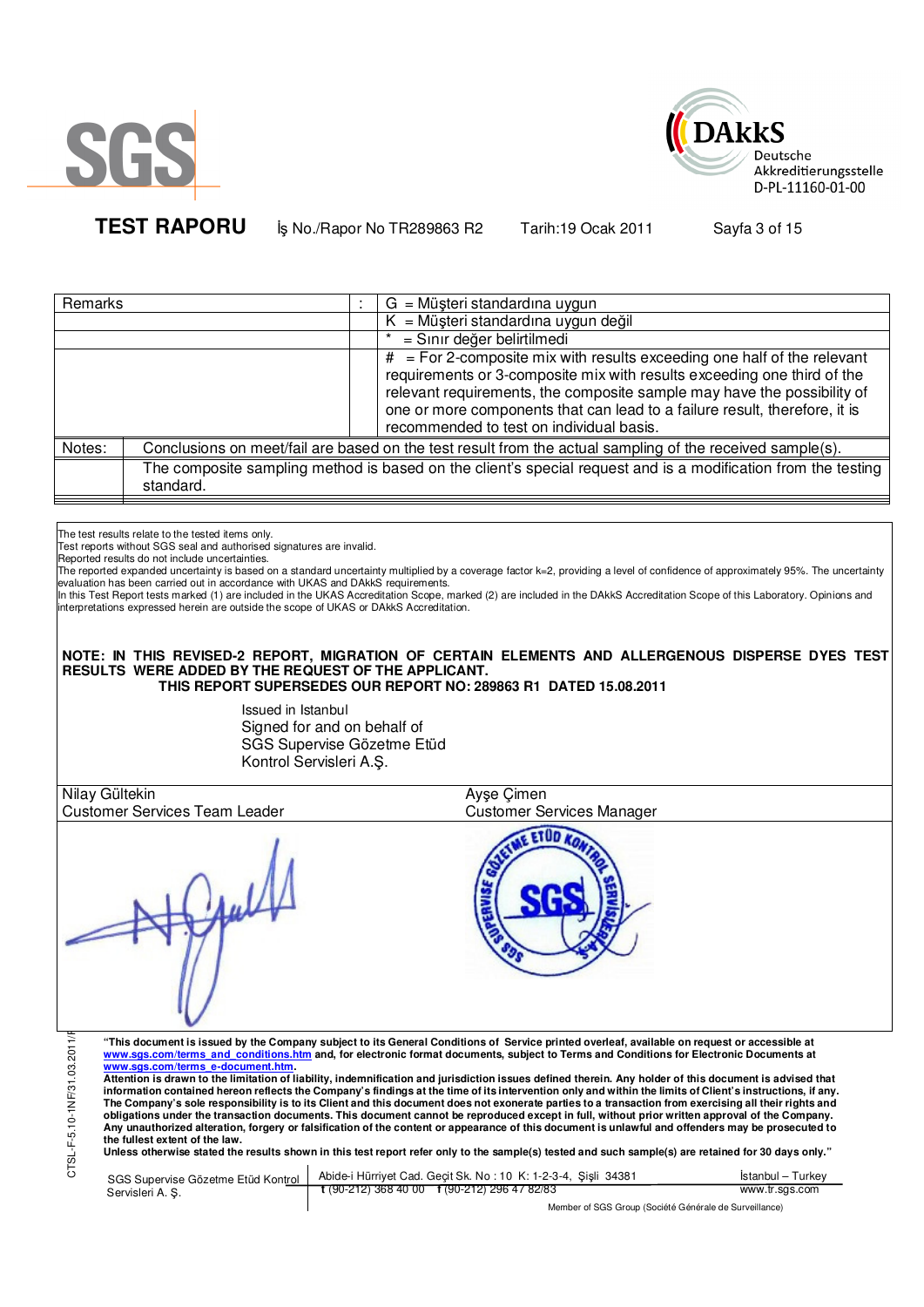



**TEST RAPORU b**<sub>s</sub> No./Rapor No TR289863 R2 Tarih:19 Ocak 2011 Sayfa 4 of 15

## **Component List / List of Materials for Chemical Test**

| Sample No.                | <b>Sample Description</b> | Sample Colour       | <b>Material No.</b> | Component                               | <b>Material</b>          | Colour              |
|---------------------------|---------------------------|---------------------|---------------------|-----------------------------------------|--------------------------|---------------------|
| A                         | water colour              | White               | 1                   | water colour                            | Dye                      | White               |
| $\boldsymbol{\mathsf{A}}$ | water colour              | light yellow        | $\overline{c}$      | water colour                            | Dye                      | light yellow        |
| A                         | water colour              | Yellow              | 3                   | water colour                            | Dye                      | Yellow              |
| A                         | water colour              | Light brown         | $\overline{4}$      | water colour                            | Dye                      | Light brown         |
| A                         | water colour              | Light green         | 5                   | water colour                            | Dye                      | Light green         |
| $\boldsymbol{\mathsf{A}}$ | water colour              | Green               | 6                   | water colour                            | Dye                      | Green               |
| A                         | water colour              | Orange              | $\overline{7}$      | water colour                            | Dye                      | Orange              |
| A                         | water colour              | Red                 | 8                   | water colour                            | Dye                      | Red                 |
| A                         | water colour              | dark pink           | 9                   | water colour                            | Dye                      | dark pink           |
| A                         | water colour              | Lillac              | 10                  | water colour                            | Dye                      | Lillac              |
| A                         | water colour              | Pink                | 11                  | water colour                            | Dye                      | Pink                |
| A                         | water colour              | Light Pink          | 12                  | water colour                            | Dye                      | Light Pink          |
| A                         | water colour              | Light blue          | 13                  | water colour                            | Dye                      | Light blue          |
| A                         | water colour              | Dark Blue           | 14                  | water colour                            | Dye                      | Dark Blue           |
| A                         | water colour              | <b>Brown</b>        | 15                  | water colour                            | Dye                      | <b>Brown</b>        |
| A                         | water colour              | <b>Black</b>        | 16                  | water colour                            | Dye                      | <b>Black</b>        |
| A                         | water colour              | Clear               | 17                  | plastic part                            | Plastic                  | Clear               |
| A                         | water colour              | Blue                | 18                  | plastic part                            | Plastic                  | Blue                |
| A                         | water colour              | Red<br>-white-black | 19                  | Red white<br>black back<br>papaer cover | Paper                    | Red<br>-white-black |
| A                         | water colour              | Multicolour         | 20                  | Printed paper<br>cover                  | Paper                    | Multicolour         |
| A                         | water colour              | <b>Black</b>        | 21                  | Black part of<br>brush                  | Wood                     | <b>Black</b>        |
| A                         | water colour              | Silver              | 22                  | Metallic part of<br>brush               | Metallic                 | Silver              |
| $\boldsymbol{\mathsf{A}}$ | water colour              | <b>Brown</b>        | 23                  | Tassel of brush                         | $\overline{\phantom{a}}$ | <b>Brown</b>        |

"This document is issued by the Company subject to its General Conditions of Service printed overleaf, available on request or accessible at<br>www.sgs.com/terms\_and\_conditions.htm\_and, for electronic format documents, subjec <mark>www.sgs.com/terms\_e-document.htm.</mark><br>Attention is drawn to the limitation of liability, indemnification and jurisdiction issues defined therein. Any holder of this document is advised that

information contained hereon reflects the Company's findings at the time of its intervention only and within the limits of Client's instructions, if any.<br>The Company's sole responsibility is to its Client and this document **obligations under the transaction documents. This document cannot be reproduced except in full, without prior written approval of the Company. Any unauthorized alteration, forgery or falsification of the content or appearance of this document is unlawful and offenders may be prosecuted to the fullest extent of the law.** 

**Unless otherwise stated the results shown in this test report refer only to the sample(s) tested and such sample(s) are retained for 30 days only."** 

SGS Supervise Gözetme Etüd Kontrol Servisleri A. Ş. Abide-i Hürriyet Cad. Geçit Sk. No : 10 K: 1-2-3-4, Şişli 34381 **t** (90-212) 368 40 00 **f** (90-212) 296 47 82/83 İstanbul – Turkey www.tr.sgs.com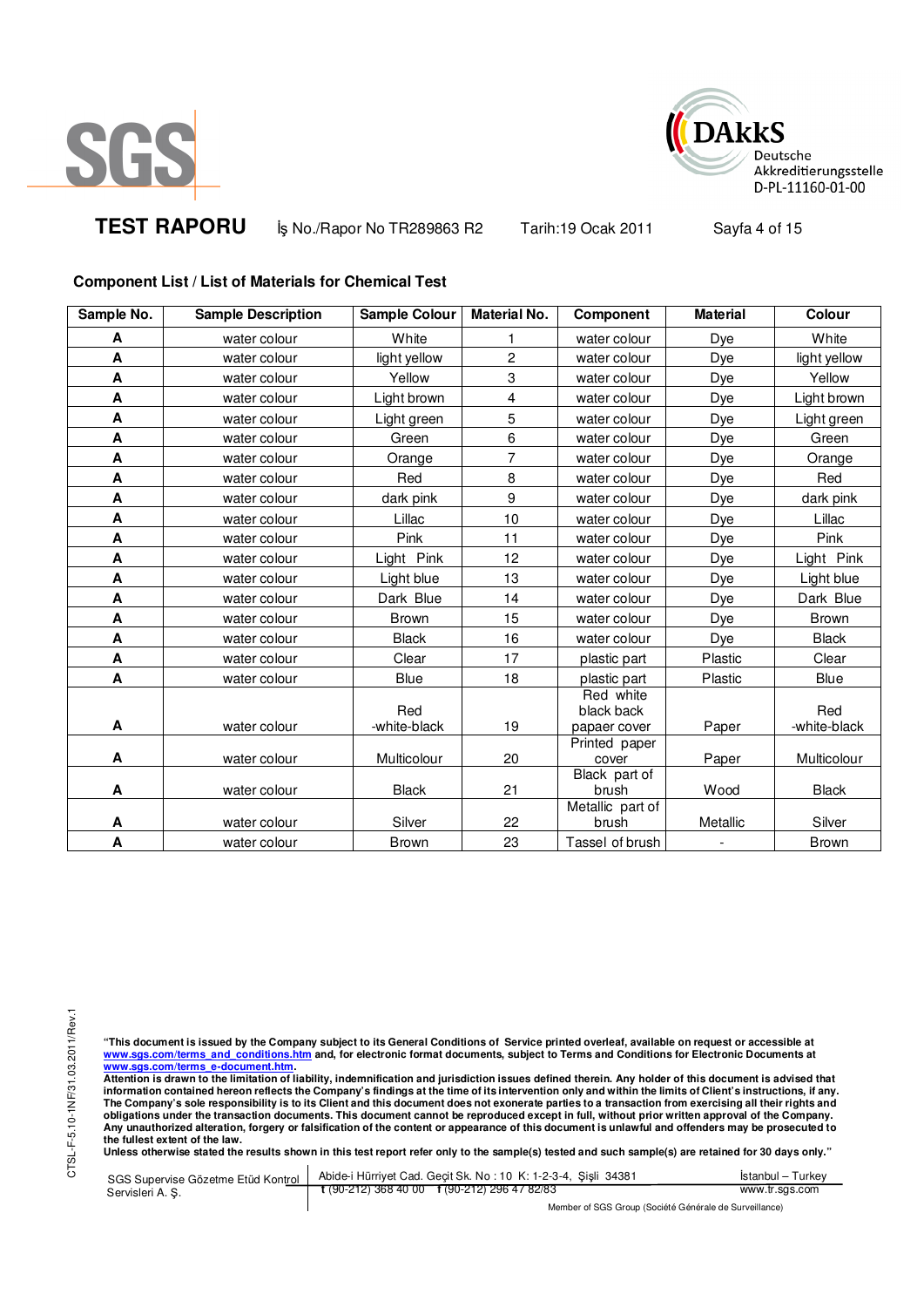



**TEST RAPORU b** No./Rapor No TR289863 R2 Tarih:19 Ocak 2011 Sayfa 5 of 15

**Detail Test Result:**

| Azo Dyes (Textile) <sup>2</sup>                                                                                                                                                                                                                                               |                |                |                |       |             |
|-------------------------------------------------------------------------------------------------------------------------------------------------------------------------------------------------------------------------------------------------------------------------------|----------------|----------------|----------------|-------|-------------|
| ACCORDING TO BS EN 14362-1:2003 - ANALYSIS BY GC-MS/HPLC-DAD<br>Test Method:                                                                                                                                                                                                  |                |                |                |       |             |
| <b>Component</b>                                                                                                                                                                                                                                                              | Cas No         | $10 + 11 + 12$ | $13 + 14 + 15$ | 16    | $4 + 5 + 6$ |
| 4-Aminobiphenyl                                                                                                                                                                                                                                                               | $92 - 67 - 1$  | n.d.           | n.d.           | n.d.  | n.d.        |
| Benzidine                                                                                                                                                                                                                                                                     | 92-87-5        | n.d.           | n.d.           | n.d.  | n.d.        |
| 4-Chlor-o-toluidine                                                                                                                                                                                                                                                           | 95-69-2        | n.d.           | n.d.           | n.d.  | n.d.        |
| 2-Naphthylamine                                                                                                                                                                                                                                                               | $91 - 59 - 8$  | n.d.           | n.d.           | n.d.  | n.d.        |
| o-Aminoazotoluene                                                                                                                                                                                                                                                             | 97-56-3        | n.d.           | n.d.           | n.d.  | n.d.        |
| 5-nitro-o-toluidine / 2-Amino-4-nitrotoluene                                                                                                                                                                                                                                  | $99-55-8$      | n.d.           | n.d.           | n.d.  | n.d.        |
| 4-Chloroaniline                                                                                                                                                                                                                                                               | 106-47-8       | n.d.           | n.d.           | n.d.  | n.d.        |
| 4-methoxy-m-phenylenediamine / 2,4-Diaminoanisole                                                                                                                                                                                                                             | 615-05-4       | n.d.           | n.d.           | n.d.  | n.d.        |
| 4,4'-Diaminodiphenylmethane                                                                                                                                                                                                                                                   | 101-77-9       | n.d.           | n.d.           | n.d.  | n.d.        |
| 3,3'-Dichlorobenzidine                                                                                                                                                                                                                                                        | $91 - 94 - 1$  | n.d.           | n.d.           | n.d.  | n.d.        |
| 3,3'-Dimethoxybenzidine                                                                                                                                                                                                                                                       | 119-90-4       | n.d.           | n.d.           | n.d.  | n.d.        |
| 3,3'-Dimethylbenzidine                                                                                                                                                                                                                                                        | 119-93-7       | n.d.           | n.d.           | n.d.  | n.d.        |
| 4,4'-methylenedi-o-toluidine /<br>3,3'-Dimethyl-4,4'-diaminodiphenylmethane                                                                                                                                                                                                   | 838-88-0       | n.d.           | n.d.           | n.d.  | n.d.        |
| p-Cresidine                                                                                                                                                                                                                                                                   | $120 - 71 - 8$ | n.d.           | n.d.           | n.d.  | n.d.        |
| 4,4'-Methylene-bis-(2-chloroaniline)                                                                                                                                                                                                                                          | $101 - 14 - 4$ | n.d.           | n.d.           | n.d.  | n.d.        |
| 4,4'-Oxydianiline                                                                                                                                                                                                                                                             | 101-80-4       | n.d.           | n.d.           | n.d.  | n.d.        |
| 4,4'-Thiodianiline                                                                                                                                                                                                                                                            | 139-65-1       | n.d.           | n.d.           | n.d.  | n.d.        |
| o-Toluidine                                                                                                                                                                                                                                                                   | 95-53-4        | n.d.           | n.d.           | n.d.  | n.d.        |
| 4-methyl-m-phenylenediamine / 2,4-Toluylendiamine                                                                                                                                                                                                                             | 95-80-7        | n.d.           | n.d.           | n.d.  | n.d.        |
| 2,4,5-Trimethylaniline                                                                                                                                                                                                                                                        | 137-17-7       | n.d.           | n.d.           | n.d.  | n.d.        |
| **4-aminoazobenzene                                                                                                                                                                                                                                                           | 60-09-3        | n.d.           | n.d.           | n.d.  | n.d.        |
| O-Anisidine                                                                                                                                                                                                                                                                   | $90 - 04 - 0$  | n.d.           | n.d.           | n.d.  | n.d.        |
|                                                                                                                                                                                                                                                                               | Sonuç          | Geçti          | Geçti          | Geçti | Geçti       |
| $Note(s)$ :                                                                                                                                                                                                                                                                   |                |                |                |       |             |
| $n.d. = not detected$                                                                                                                                                                                                                                                         |                |                |                |       |             |
| $=$ exceed the limit                                                                                                                                                                                                                                                          |                |                |                |       |             |
| Detection Limit = 5 mg/kg (for individual compound)                                                                                                                                                                                                                           |                |                |                |       |             |
| Requirement by the client=<br>30mg/kg                                                                                                                                                                                                                                         |                |                |                |       |             |
| * * Test result for 4-aminoazobenzene (CAS no.: 60-09-3) is considered as "not detected" (i.e. <5mg/kg) since both aniline<br>Remark:<br>and/or 1,4-phenylenediamine is not found (i.e. <5mg/kg) by mentioned test method.<br>Max. limit specified by EU directive 2002/61/EC |                |                |                |       |             |

"This document is issued by the Company subject to its General Conditions of Service printed overleaf, available on request or accessible at<br>www.sgs.com/terms\_and\_conditions.htm\_and, for electronic format documents, subjec

<u>www.sgs.com/terms\_e-document.htm.</u><br>Attention is drawn to the limitation of liability, indemnification and jurisdiction issues defined therein. Any holder of this document is advised that<br>information contained hereon refle obligations under the transaction documents. This document cannot be reproduced except in full, without prior written approval of the Company.<br>Any unauthorized alteration, forgery or falsification of the content or appeara

**Unless otherwise stated the results shown in this test report refer only to the sample(s) tested and such sample(s) are retained for 30 days only."** 

| Servisleri A.S. | SGS Supervise Gözetme Etüd Kontrol   Abide-i Hürriyet Cad. Geçit Sk. No: 10 K: 1-2-3-4, Şişli 34381                                                                                                                                                                          | <b>Istanbul</b> – Turkey |  |  |  |
|-----------------|------------------------------------------------------------------------------------------------------------------------------------------------------------------------------------------------------------------------------------------------------------------------------|--------------------------|--|--|--|
|                 | $\frac{1}{2}$ (90-212) 368 40 00 f (90-212) 296 47 82/83                                                                                                                                                                                                                     | www.tr.sgs.com           |  |  |  |
|                 | $M_{\odot}$ . Let $M_{\odot}$ and $M_{\odot}$ and $M_{\odot}$ and $M_{\odot}$ and $M_{\odot}$ and $M_{\odot}$ are $M_{\odot}$ . Then is a set of $M_{\odot}$ and $M_{\odot}$ are $M_{\odot}$ and $M_{\odot}$ are $M_{\odot}$ are $M_{\odot}$ and $M_{\odot}$ are $M_{\odot}$ |                          |  |  |  |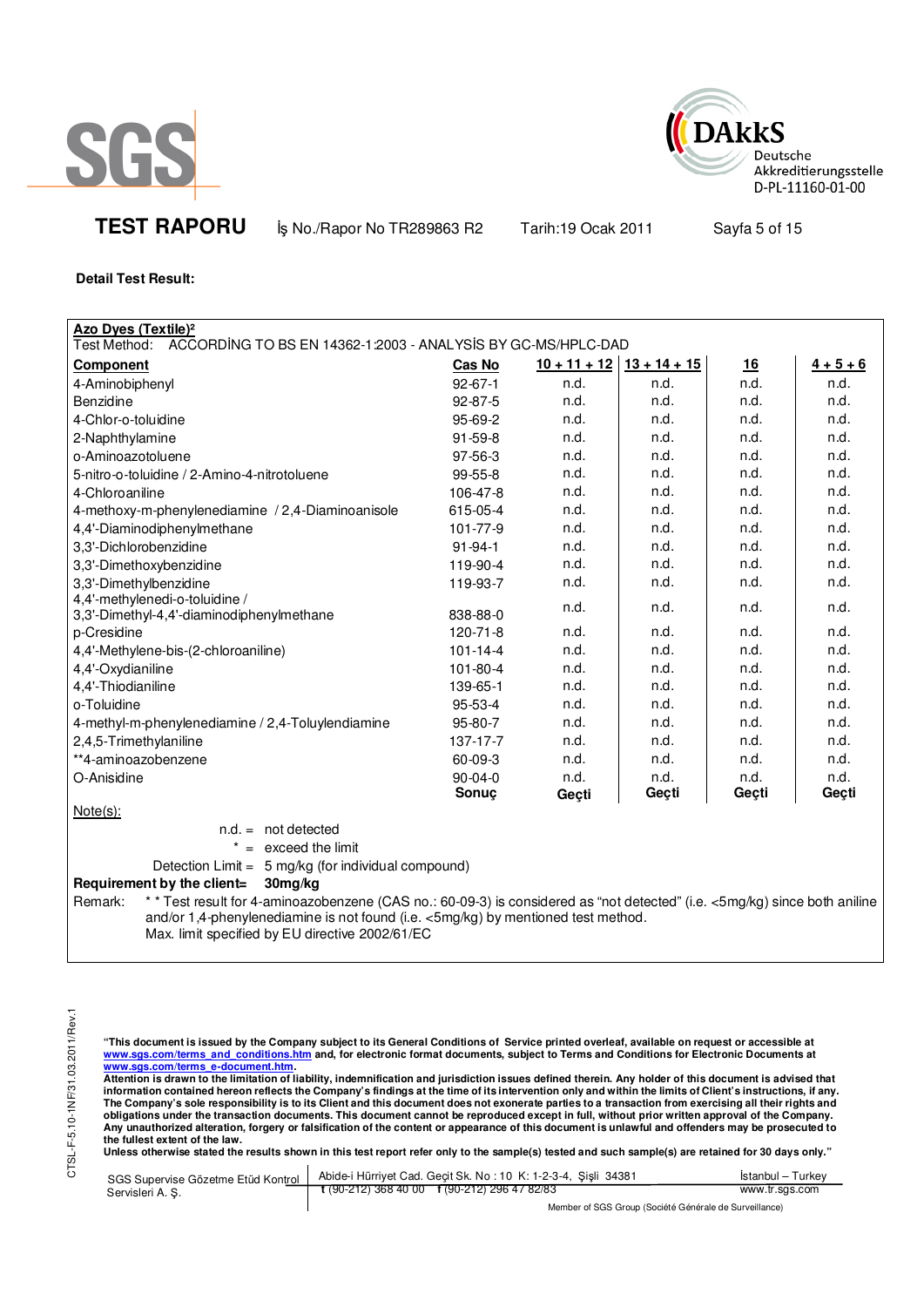



**TEST RAPORU b**<sub>s</sub> No./Rapor No TR289863 R2 Tarih:19 Ocak 2011 Sayfa 6 of 15

| <b>Azo Dyes (Textile)<sup>2</sup></b>                                                                                                |                |                 |                 |
|--------------------------------------------------------------------------------------------------------------------------------------|----------------|-----------------|-----------------|
| Test Method: ACCORDING TO BS EN 14362-1:2003 - ANALYSIS BY GC-MS/HPLC-DAD                                                            |                |                 |                 |
| <b>Component</b>                                                                                                                     | Cas No         | $\underline{8}$ | $\underline{9}$ |
| 4-Aminobiphenyl                                                                                                                      | $92 - 67 - 1$  | n.d.            | n.d.            |
| Benzidine                                                                                                                            | $92 - 87 - 5$  | n.d.            | n.d.            |
| 4-Chlor-o-toluidine                                                                                                                  | 95-69-2        | n.d.            | n.d.            |
| 2-Naphthylamine                                                                                                                      | $91 - 59 - 8$  | n.d.            | n.d.            |
| o-Aminoazotoluene                                                                                                                    | 97-56-3        | n.d.            | n.d.            |
| 5-nitro-o-toluidine / 2-Amino-4-nitrotoluene                                                                                         | 99-55-8        | n.d.            | n.d.            |
| 4-Chloroaniline                                                                                                                      | 106-47-8       | n.d.            | n.d.            |
| 4-methoxy-m-phenylenediamine / 2,4-Diaminoanisole                                                                                    | 615-05-4       | n.d.            | n.d.            |
| 4,4'-Diaminodiphenylmethane                                                                                                          | 101-77-9       | n.d.            | n.d.            |
| 3,3'-Dichlorobenzidine                                                                                                               | $91 - 94 - 1$  | n.d.            | n.d.            |
| 3,3'-Dimethoxybenzidine                                                                                                              | 119-90-4       | n.d.            | n.d.            |
| 3,3'-Dimethylbenzidine                                                                                                               | 119-93-7       | n.d.            | n.d.            |
| 4,4'-methylenedi-o-toluidine /<br>3,3'-Dimethyl-4,4'-diaminodiphenylmethane                                                          | 838-88-0       | n.d.            | n.d.            |
| p-Cresidine                                                                                                                          | 120-71-8       | n.d.            | n.d.            |
| 4,4'-Methylene-bis-(2-chloroaniline)                                                                                                 | $101 - 14 - 4$ | n.d.            | n.d.            |
| 4,4'-Oxydianiline                                                                                                                    | 101-80-4       | n.d.            | n.d.            |
| 4,4'-Thiodianiline                                                                                                                   | 139-65-1       | n.d.            | n.d.            |
| o-Toluidine                                                                                                                          | 95-53-4        | n.d.            | n.d.            |
| 4-methyl-m-phenylenediamine / 2,4-Toluylendiamine                                                                                    | 95-80-7        | n.d.            | n.d.            |
| 2,4,5-Trimethylaniline                                                                                                               | 137-17-7       | n.d.            | n.d.            |
| **4-aminoazobenzene                                                                                                                  | 60-09-3        | n.d.            | n.d.            |
| O-Anisidine                                                                                                                          | 90-04-0        | n.d.            | n.d.            |
|                                                                                                                                      | Sonuç          | Geçti           | Geçti           |
| $Note(s)$ :                                                                                                                          |                |                 |                 |
| $n.d. = not detected$                                                                                                                |                |                 |                 |
| $* =$ exceed the limit                                                                                                               |                |                 |                 |
| Detection Limit = 5 mg/kg (for individual compound)                                                                                  |                |                 |                 |
| $30 \text{ mg/kg}$<br>Requirement by the client=                                                                                     |                |                 |                 |
| ** Test result for 4-aminoazobenzene (CAS no.: 60-09-3) is considered as "not detected" (i.e. <5mg/kg) since both aniline<br>Remark: |                |                 |                 |
| and/or 1,4-phenylenediamine is not found (i.e. <5mg/kg) by mentioned test method.                                                    |                |                 |                 |

Max. limit specified by EU directive 2002/61/EC

"This document is issued by the Company subject to its General Conditions of Service printed overleaf, available on request or accessible at<br>www.sgs.com/terms\_and\_conditions.htm\_and, for electronic format documents, subjec <mark>www.sgs.com/terms\_e-document.htm.</mark><br>Attention is drawn to the limitation of liability, indemnification and jurisdiction issues defined therein. Any holder of this document is advised that

information contained hereon reflects the Company's findings at the time of its intervention only and within the limits of Client's instructions, if any.<br>The Company's sole responsibility is to its Client and this document obligations under the transaction documents. This document cannot be reproduced except in full, without prior written approval of the Company.<br>Any unauthorized alteration, forgery or falsification of the content or appeara

**Unless otherwise stated the results shown in this test report refer only to the sample(s) tested and such sample(s) are retained for 30 days only."** 

| SGS Supervise Gözetme Etüd Kontrol I | Abide-i Hürriyet Cad. Gecit Sk. No: 10 K: 1-2-3-4, Sisli 34381 | Istanbul – Turkey |  |
|--------------------------------------|----------------------------------------------------------------|-------------------|--|
| Servisleri A. S.                     | $t(90-212)3684000$ $t(90-212)2964782/83$                       | www.tr.sgs.com    |  |
|                                      | Member of SGS Group (Société Générale de Surveillance)         |                   |  |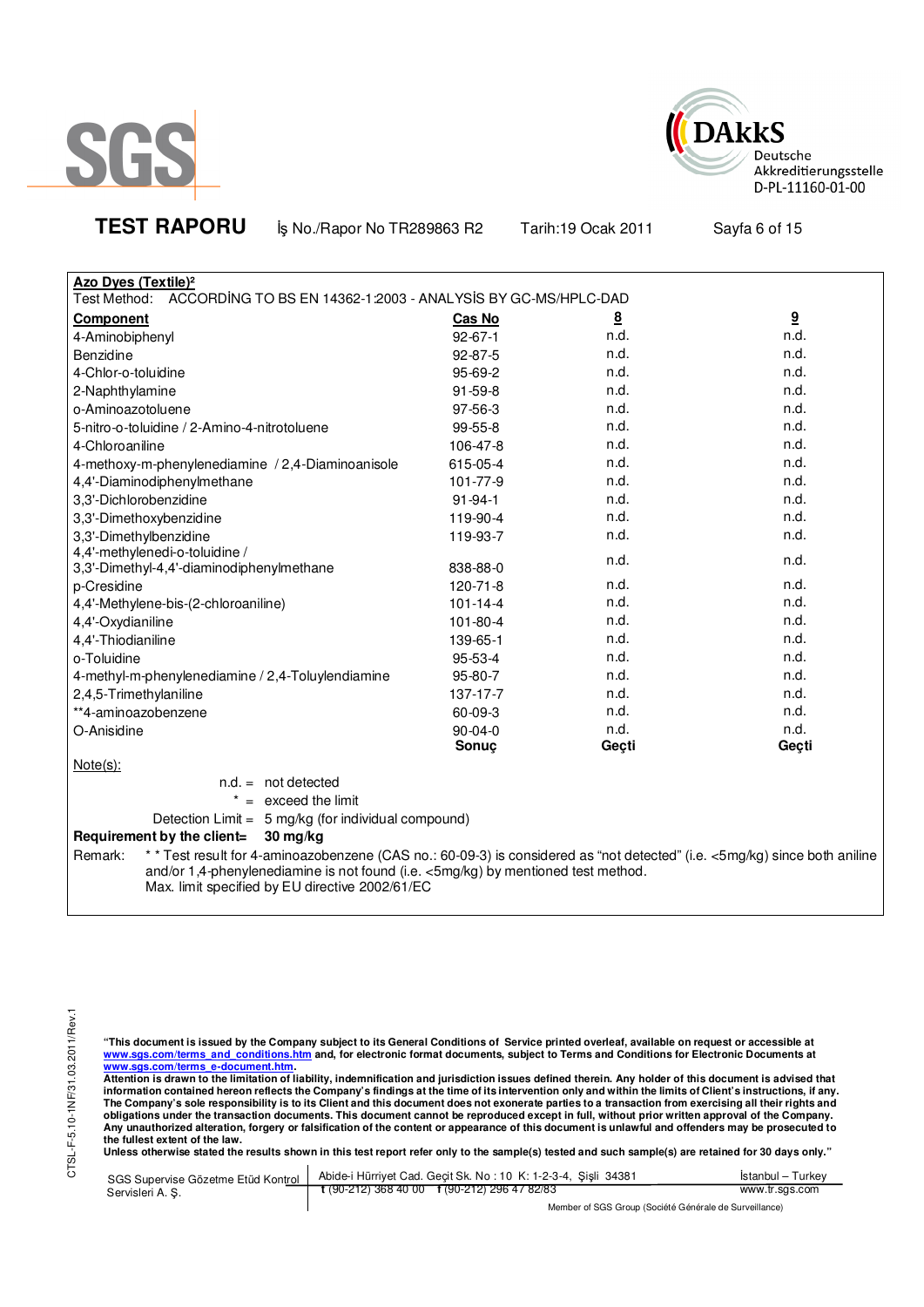



**TEST RAPORU b**<sub>s</sub> No./Rapor No TR289863 R2 Tarih:19 Ocak 2011 Sayfa 7 of 15

| Phthalates <sup>2</sup>             |                                                                                                                                                                                                          |             |                                     |           |       |           |             |
|-------------------------------------|----------------------------------------------------------------------------------------------------------------------------------------------------------------------------------------------------------|-------------|-------------------------------------|-----------|-------|-----------|-------------|
| Test Method:                        | WITH REFERENCE TO ASTM D3421:1975 - ANALYSIS BY GC/MS                                                                                                                                                    |             |                                     |           |       |           |             |
| <b>Component</b>                    | Cas No                                                                                                                                                                                                   | $1 + 2 + 3$ | $10 + 11 + 13 + 14 +$<br><u> 12</u> | <u>15</u> | 16    | $17 + 18$ | $4 + 5 + 6$ |
| Dibutyl Phthalate (DBP)             | 84-74-2                                                                                                                                                                                                  | n.d.        | n.d.                                | n.d.      | n.d.  | n.d.      | n.d.        |
| Benzylbutyl Phthalate (BBP)         | 85-68-7                                                                                                                                                                                                  | n.d.        | n.d.                                | n.d.      | n.d.  | n.d.      | n.d.        |
| Bis-(2-ethylhexyl) Phthalate (DEHP) | 117-81-7                                                                                                                                                                                                 | n.d.        | n.d.                                | n.d.      | n.d.  | n.d.      | n.d.        |
| Diisononyl Phthalate (DINP)         | 28553-12-0                                                                                                                                                                                               | n.d.        | n.d.                                | n.d.      | n.d.  | n.d.      | n.d.        |
| Di-n-octyl Phthalate (DNOP)         | 117-84-0                                                                                                                                                                                                 | n.d.        | n.d.                                | n.d.      | n.d.  | n.d.      | n.d.        |
| Diisodecyl Phthalate (DIDP)         | 26761-40-0                                                                                                                                                                                               | n.d.        | n.d.                                | n.d.      | n.d.  | n.d.      | n.d.        |
|                                     | <b>Sonuc</b>                                                                                                                                                                                             | Geçti       | Gecti                               | Geçti     | Geçti | Geçti     | Geçti       |
| Note(s):                            |                                                                                                                                                                                                          |             |                                     |           |       |           |             |
|                                     | * Composite test has been performed as per the special request of client                                                                                                                                 |             |                                     |           |       |           |             |
| $n.d. =$                            | not detected                                                                                                                                                                                             |             |                                     |           |       |           |             |
| $* =$                               | exceed the limit                                                                                                                                                                                         |             |                                     |           |       |           |             |
| $\leq$ $=$                          | less than                                                                                                                                                                                                |             |                                     |           |       |           |             |
| Detection $Limit =$                 | For DBP, BBP, DEHP and DNOP: 0,003%, For DINP, DIDP: 0,01% (for<br>individual compound)                                                                                                                  |             |                                     |           |       |           |             |
| Recommended Max. Limit=<br>Remark:  | 0.1 % for Total (DBP+BBP+DEHP) For all childcare articles<br>0.1 % for Total (DINP+DNOP+DIDP) For childcare articles if it can be placed in the<br>mouth                                                 |             |                                     |           |       |           |             |
|                                     | Recommended Max. limit specified by entries 51 and 52 of Regulation (EC) No<br>552/2009 amending Annex XVII of REACH Regulation (EC) No 1907/2006<br>(previously restricted under Directive 2005/84/EC). |             |                                     |           |       |           |             |

"This document is issued by the Company subject to its General Conditions of Service printed overleaf, available on request or accessible at<br>www.sgs.com/terms\_and\_conditions.htm\_and, for electronic format documents, subjec

<u>www.sgs.com/terms\_e-document.htm.</u><br>Attention is drawn to the limitation of liability, indemnification and jurisdiction issues defined therein. Any holder of this document is advised that<br>information contained hereon refle obligations under the transaction documents. This document cannot be reproduced except in full, without prior written approval of the Company.<br>Any unauthorized alteration, forgery or falsification of the content or appeara

**Unless otherwise stated the results shown in this test report refer only to the sample(s) tested and such sample(s) are retained for 30 days only."** 

| Servisleri A. S. | SGS Supervise Gözetme Etüd Kontrol   Abide-i Hürriyet Cad. Geçit Sk. No: 10 K: 1-2-3-4, Şişli 34381                                                  | Istanbul - Turkey |  |
|------------------|------------------------------------------------------------------------------------------------------------------------------------------------------|-------------------|--|
|                  | $\frac{1}{2}$ (90-212) 368 40 00 f (90-212) 296 47 82/83                                                                                             | www.tr.sgs.com    |  |
|                  | $\mathbf{M}$ and $\mathbf{M}$ and $\mathbf{M}$ and $\mathbf{M}$ and $\mathbf{M}$ and $\mathbf{M}$ and $\mathbf{M}$ and $\mathbf{M}$ and $\mathbf{M}$ |                   |  |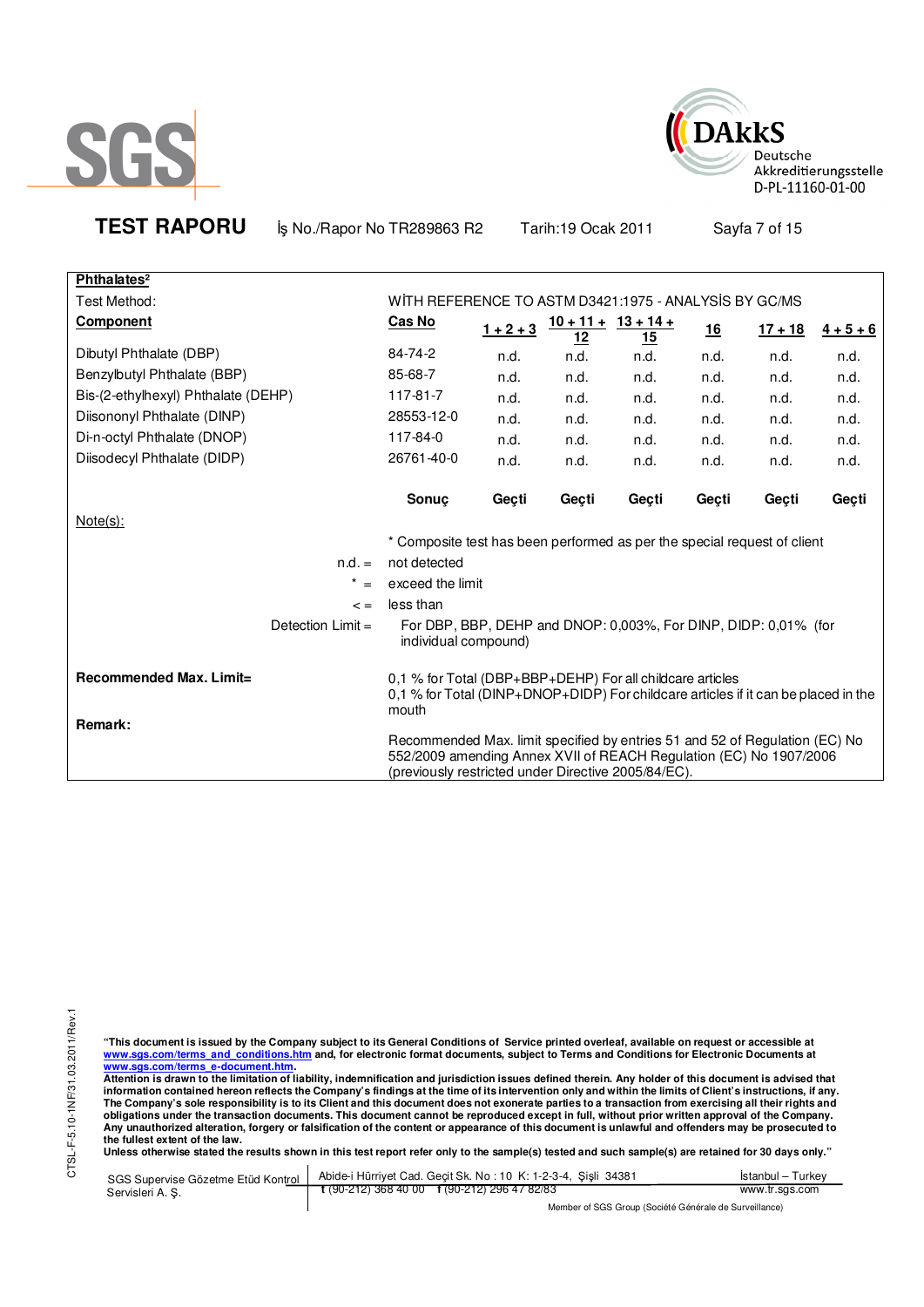



**Phthalates²** Test Method: The State Motor Control of the MOST WITH REFERENCE TO ASTM D3421:1975 - ANALYSIS BY GC/MS **Component Cas No 7 + 8 + 9** Dibutyl Phthalate (DBP) 84-74-2 n.d. Benzylbutyl Phthalate (BBP) 85-68-7 compared to the method of the method of the method of the method of the method of the method of the method of the method of the method of the method of the method of the method of the me Bis-(2-ethylhexyl) Phthalate (DEHP) 117-81-7 h.d. Diisononyl Phthalate (DINP) 28553-12-0 n.d. Di-n-octyl Phthalate (DNOP) 117-84-0 n.d. Diisodecyl Phthalate (DIDP) 26761-40-0 n.d. **Sonuç Geçti**  Note(s): \* Composite test has been performed as per the special request of client n.d. = not detected  $* =$  exceed the limit  $\epsilon =$  less than Detection Limit = For DBP, BBP, DEHP and DNOP: 0,003%, For DINP, DIDP: 0,01% (for individual compound) **Recommended Max. Limit= Remark:**  0,1 % for Total (DBP+BBP+DEHP) For all childcare articles 0,1 % for Total (DINP+DNOP+DIDP) For childcare articles if it can be placed in the mouth Recommended Max. limit specified by entries 51 and 52 of Regulation (EC) No 552/2009 amending Annex XVII of REACH Regulation (EC) No 1907/2006 (previously restricted under Directive 2005/84/EC).

**TEST RAPORU b**<sub>s</sub> No./Rapor No TR289863 R2 Tarih:19 Ocak 2011 Sayfa 8 of 15

**"This document is issued by the Company subject to its General Conditions of Service printed overleaf, available on request or accessible at www.sgs.com/terms\_and\_conditions.htm and, for electronic format documents, subject to Terms and Conditions for Electronic Documents at** 

<mark>www.sgs.com/terms\_e-document.htm.</mark><br>Attention is drawn to the limitation of liability, indemnification and jurisdiction issues defined therein. Any holder of this document is advised that information contained hereon reflects the Company's findings at the time of its intervention only and within the limits of Client's instructions, if any.<br>The Company's sole responsibility is to its Client and this document **obligations under the transaction documents. This document cannot be reproduced except in full, without prior written approval of the Company. Any unauthorized alteration, forgery or falsification of the content or appearance of this document is unlawful and offenders may be prosecuted to the fullest extent of the law.** 

Unless otherwise stated the results shown in this test report refer only to the sample(s) tested and such sample(s) are retained for 30 days only."

| SGS Supervise Gözetme Etüd Kontrol<br>Servisleri A. S. | Abide-i Hürriyet Cad. Gecit Sk. No: 10 K: 1-2-3-4, Sisli 34381 | Istanbul – Turkev |  |  |
|--------------------------------------------------------|----------------------------------------------------------------|-------------------|--|--|
|                                                        | $\frac{1}{2}$ (90-212) 368 40 00 f (90-212) 296 47 82/83       | www.tr.sgs.com    |  |  |
|                                                        | Member of SGS Group (Société Générale de Surveillance)         |                   |  |  |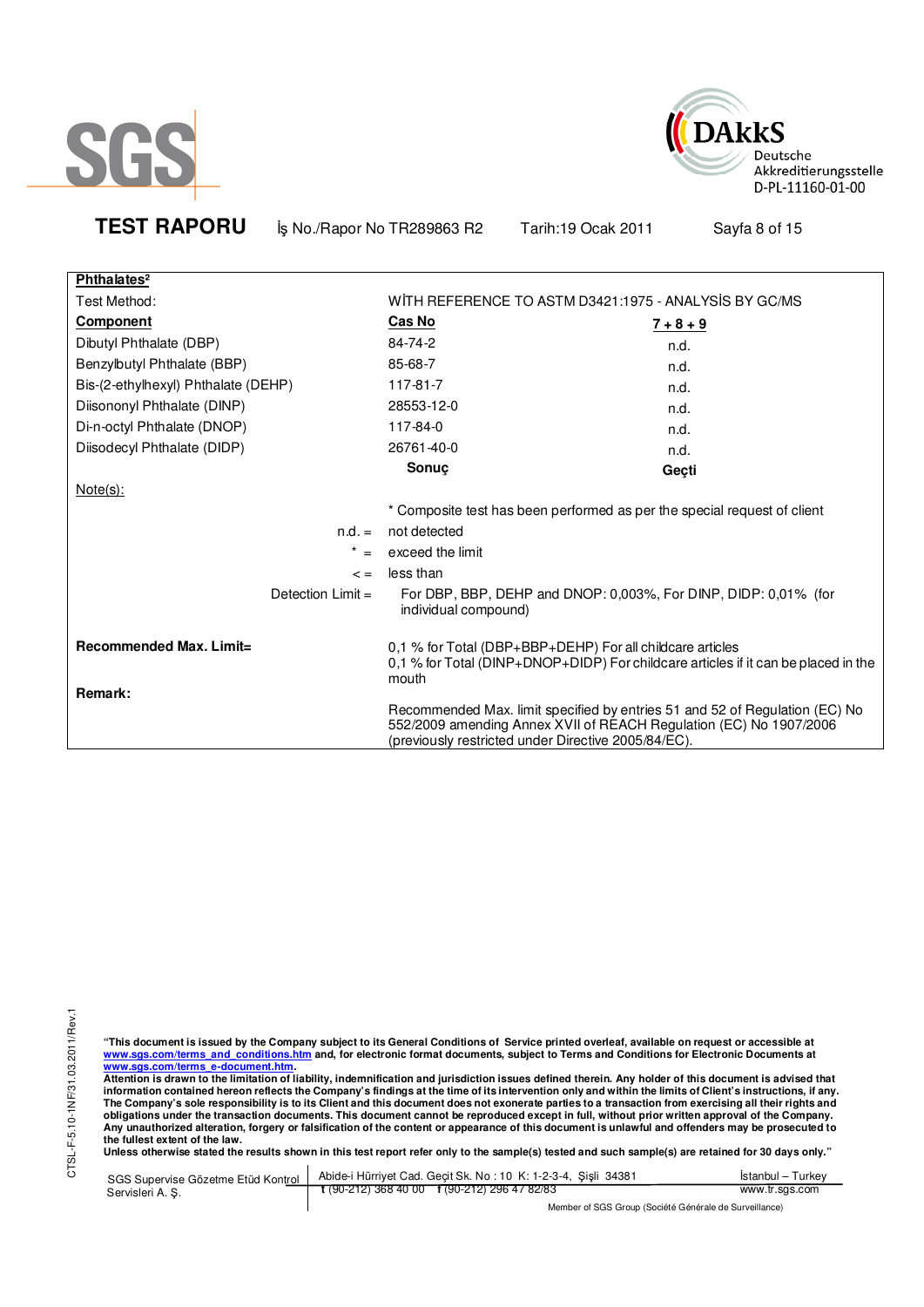



**TEST RAPORU b**<sub>s</sub> No./Rapor No TR289863 R2 Tarih:19 Ocak 2011 Sayfa 9 of 15

| <b>Azo Dyes (Textile LFGB)<sup>2</sup></b>                                                                                                                                                                                                                                                                                    |                |             |  |  |
|-------------------------------------------------------------------------------------------------------------------------------------------------------------------------------------------------------------------------------------------------------------------------------------------------------------------------------|----------------|-------------|--|--|
| Test Method: ACCORDING TO BS EN 14362-1:2003 § 64 LFGB BVL B 82.02-9:2008 - ANALYSIS BY GC-MS                                                                                                                                                                                                                                 |                |             |  |  |
| <b>Component</b>                                                                                                                                                                                                                                                                                                              | Cas No         | $1 + 2 + 3$ |  |  |
| 4-Aminobiphenyl                                                                                                                                                                                                                                                                                                               | $92 - 67 - 1$  | n.d.        |  |  |
| Benzidine                                                                                                                                                                                                                                                                                                                     | 92-87-5        | n.d.        |  |  |
| 4-Chlor-o-toluidine                                                                                                                                                                                                                                                                                                           | 95-69-2        | n.d.        |  |  |
| 2-Naphthylamine                                                                                                                                                                                                                                                                                                               | $91 - 59 - 8$  | n.d.        |  |  |
| o-Aminoazotoluene                                                                                                                                                                                                                                                                                                             | 97-56-3        | n.d.        |  |  |
| 5-nitro-o-toluidine / 2-Amino-4-nitrotoluene                                                                                                                                                                                                                                                                                  | 99-55-8        | n.d.        |  |  |
| 4-Chloroaniline                                                                                                                                                                                                                                                                                                               | 106-47-8       | n.d.        |  |  |
| 4-methoxy-m-phenylenediamine / 2,4-Diaminoanisole                                                                                                                                                                                                                                                                             | 615-05-4       | n.d.        |  |  |
| 4,4'-Diaminodiphenylmethane                                                                                                                                                                                                                                                                                                   | 101-77-9       | n.d.        |  |  |
| 3,3'-Dichlorobenzidine                                                                                                                                                                                                                                                                                                        | $91 - 94 - 1$  | n.d.        |  |  |
| 3,3'-Dimethoxybenzidine                                                                                                                                                                                                                                                                                                       | 119-90-4       | n.d.        |  |  |
| 3,3'-Dimethylbenzidine                                                                                                                                                                                                                                                                                                        | 119-93-7       | n.d.        |  |  |
| 4,4'-methylenedi-o-toluidine /                                                                                                                                                                                                                                                                                                |                | n.d.        |  |  |
| 3,3'-Dimethyl-4,4'-diaminodiphenylmethane                                                                                                                                                                                                                                                                                     | 838-88-0       |             |  |  |
| p-Cresidine                                                                                                                                                                                                                                                                                                                   | 120-71-8       | n.d.        |  |  |
| 4,4'-Methylene-bis-(2-chloroaniline)                                                                                                                                                                                                                                                                                          | $101 - 14 - 4$ | n.d.        |  |  |
| 4,4'-Oxydianiline                                                                                                                                                                                                                                                                                                             | 101-80-4       | n.d.        |  |  |
| 4,4'-Thiodianiline                                                                                                                                                                                                                                                                                                            | 139-65-1       | n.d.        |  |  |
| o-Toluidine                                                                                                                                                                                                                                                                                                                   | 95-53-4        | n.d.        |  |  |
| 4-methyl-m-phenylenediamine / 2,4-Toluylendiamine                                                                                                                                                                                                                                                                             | 95-80-7        | n.d.        |  |  |
| 2,4,5-Trimethylaniline                                                                                                                                                                                                                                                                                                        | 137-17-7       | n.d.        |  |  |
| *4-aminoazobenzene                                                                                                                                                                                                                                                                                                            | $60 - 09 - 3$  | n.d.        |  |  |
| O-Anisidine                                                                                                                                                                                                                                                                                                                   | $90-04-0$      | n.d.        |  |  |
|                                                                                                                                                                                                                                                                                                                               | Sonuç          | Geçti       |  |  |
| $Note(s)$ :                                                                                                                                                                                                                                                                                                                   |                |             |  |  |
| $n.d. = not detected$                                                                                                                                                                                                                                                                                                         |                |             |  |  |
| $* =$ exceed the limit                                                                                                                                                                                                                                                                                                        |                |             |  |  |
| Detection Limit = 5 mg/kg (for individual compound)                                                                                                                                                                                                                                                                           |                |             |  |  |
| Requirement by the client=<br>30 mg/kg                                                                                                                                                                                                                                                                                        |                |             |  |  |
| * The BS EN 14362-1 method will enable further cleavage of 4-aminoazobenzene to non-forbidden amines: aniline and<br>Remark:<br>1,4-phenylenediamine, therefore, the test method of § 64 LFGB, BVL, B 82.02.9 was employed to verify the presence of<br>4-aminoazobenzene.<br>Max. limit specified by EU directive 2002/61/EC |                |             |  |  |

"This document is issued by the Company subject to its General Conditions of Service printed overleaf, available on request or accessible at<br>www.sgs.com/terms\_and\_conditions.htm\_and, for electronic format documents, subjec

<u>www.sgs.com/terms\_e-document.htm.</u><br>Attention is drawn to the limitation of liability, indemnification and jurisdiction issues defined therein. Any holder of this document is advised that<br>information contained hereon refle obligations under the transaction documents. This document cannot be reproduced except in full, without prior written approval of the Company.<br>Any unauthorized alteration, forgery or falsification of the content or appeara

**Unless otherwise stated the results shown in this test report refer only to the sample(s) tested and such sample(s) are retained for 30 days only."** 

| Servisleri A. S. | SGS Supervise Gözetme Etüd Kontrol   Abide-i Hürriyet Cad. Geçit Sk. No: 10 K: 1-2-3-4, Şişli 34381                                                                                                                                                                          | İstanbul – Turkev |
|------------------|------------------------------------------------------------------------------------------------------------------------------------------------------------------------------------------------------------------------------------------------------------------------------|-------------------|
|                  | $\frac{1}{2}$ (90-212) 368 40 00 f (90-212) 296 47 82/83                                                                                                                                                                                                                     | www.tr.sgs.com    |
|                  | $M_{\odot}$ . Let $M_{\odot}$ and $M_{\odot}$ and $M_{\odot}$ and $M_{\odot}$ and $M_{\odot}$ and $M_{\odot}$ are $M_{\odot}$ . Then is a set of $M_{\odot}$ and $M_{\odot}$ are $M_{\odot}$ and $M_{\odot}$ are $M_{\odot}$ are $M_{\odot}$ and $M_{\odot}$ are $M_{\odot}$ |                   |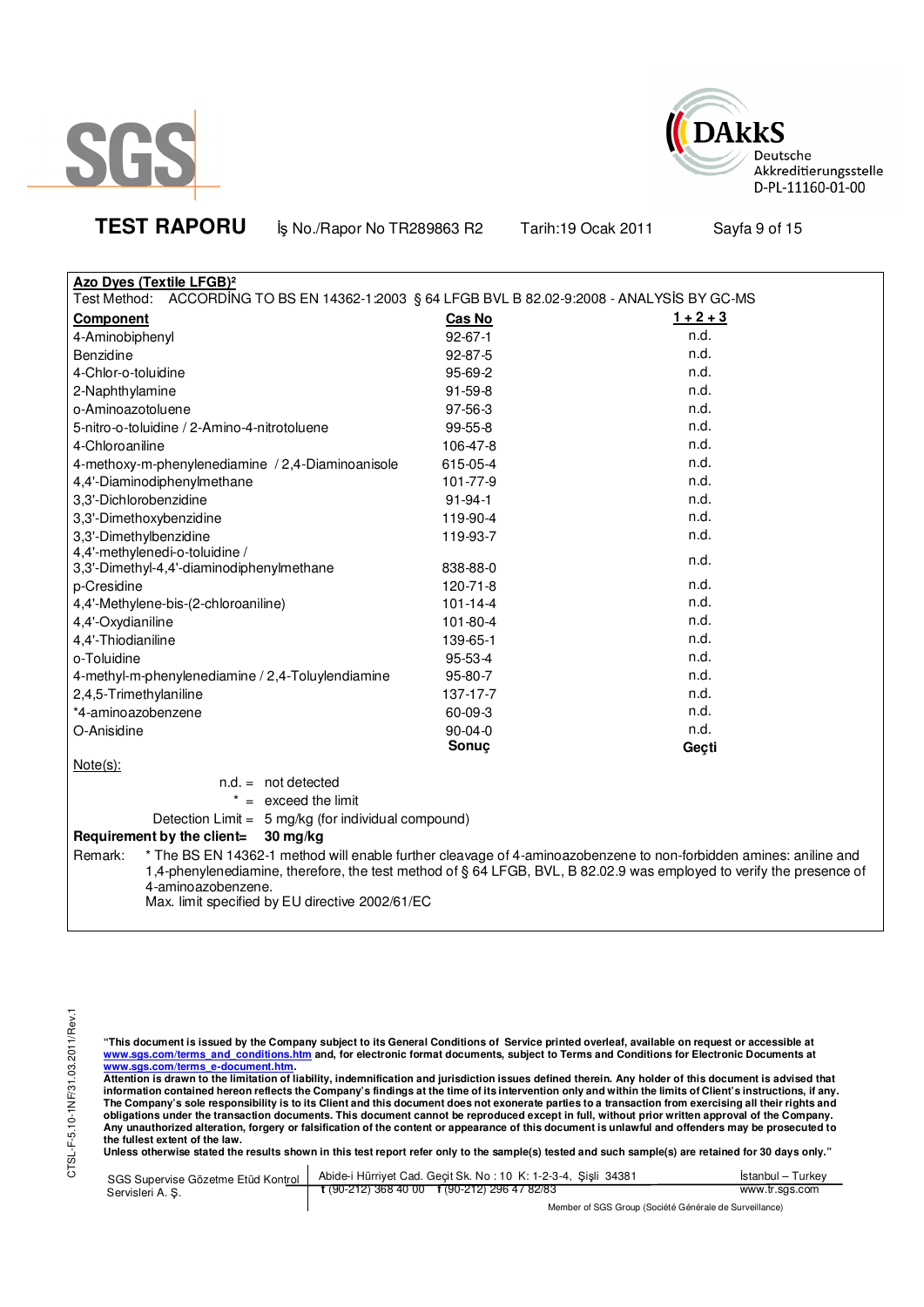



**TEST RAPORU b**<sub>s</sub> No./Rapor No TR289863 R2 Tarih:19 Ocak 2011 Sayfa 10 of 15

**Allergenous Disperse Dyes²** Test Method: WITH REFERENCE TO DIN 54231:2005 - ANALYSIS BY LC-DAD/MSD

| Component                                          | Cas No                                                               | $1 + 2 +$                       | $10 + 11$           | $13 + 14$    | 16    | 19    | 20    |
|----------------------------------------------------|----------------------------------------------------------------------|---------------------------------|---------------------|--------------|-------|-------|-------|
| C.I. Disperse Blue 1 (Structure No: C.I. 64 500)   | 2475-45-8                                                            | $\overline{\mathbf{3}}$<br>n.d. | <u>+ 12</u><br>n.d. | + 15<br>n.d. | n.d.  | n.d.  | n.d.  |
| C.I. Disperse Blue 3 (Structure No: C.I. 61 505)   | 2475-46-9                                                            | n.d.                            | n.d.                | n.d.         | n.d.  | n.d.  | n.d.  |
| C.I. Disperse Blue 7 (Structure No: C.I. 62 500)   | 3179-90-6                                                            | n.d.                            | n.d.                | n.d.         | n.d.  | n.d.  | n.d.  |
| C.I. Disperse Blue 26 (Structure No: C.I. 63 305)  | 3860-63-7                                                            | n.d.                            | n.d.                | n.d.         | n.d.  | n.d.  | n.d.  |
| C.I. Disperse Blue 35                              | 56524-77-7<br>56524-76-6                                             | n.d.                            | n.d.                | n.d.         | n.d.  | n.d.  | n.d.  |
| C.I. Disperse Blue 102                             | 12222-97-8                                                           | n.d.                            | n.d.                | n.d.         | n.d.  | n.d.  | n.d.  |
| C.I. Disperse Blue 106                             | 12223-01-7                                                           | n.d.                            | n.d.                | n.d.         | n.d.  | n.d.  | n.d.  |
| C.I. Disperse Blue 124                             | 61951-51-7                                                           | n.d.                            | n.d.                | n.d.         | n.d.  | n.d.  | n.d.  |
| C.I. Disperse Brown 1                              | 23355-64-8                                                           | n.d.                            | n.d.                | n.d.         | n.d.  | n.d.  | n.d.  |
| C.I. Disperse Orange 1 (Structure No: C.I. 11 080) | 2581-69-3                                                            | n.d.                            | n.d.                | n.d.         | n.d.  | n.d.  | n.d.  |
| C.I. Disperse Orange 3 (Structure No: C.I. 11 005) | 730-40-5                                                             | n.d.                            | n.d.                | n.d.         | n.d.  | n.d.  | n.d.  |
| C.I. Disperse Orange 37/76                         | 13301-61-6                                                           | n.d.                            | n.d.                | n.d.         | n.d.  | n.d.  | n.d.  |
| C.I. Disperse Red 1 (Structure No: C.I. 11 110)    | 2872-52-8                                                            | n.d.                            | n.d.                | n.d.         | n.d.  | n.d.  | n.d.  |
| C.I. Disperse Red 11 (Structure No: C.I. 62 015)   | 2872-48-2                                                            | n.d.                            | n.d.                | n.d.         | n.d.  | n.d.  | n.d.  |
| C.I. Disperse Red 17 (Structure No: C.I. 11 210)   | 3179-89-3                                                            | n.d.                            | n.d.                | n.d.         | n.d.  | n.d.  | n.d.  |
| C.I. Disperse Yellow 1 (Structure No: C.I. 10 345) | 119-15-3                                                             | n.d.                            | n.d.                | n.d.         | n.d.  | n.d.  | n.d.  |
| C.I. Disperse Yellow 3 (Structure No: C.I. 11 855) | 2832-40-8                                                            | n.d.                            | n.d.                | n.d.         | n.d.  | n.d.  | n.d.  |
| C.I. Disperse Yellow 9 (Structure No: C.I. 10 375) | 6373-73-5                                                            | n.d.                            | n.d.                | n.d.         | n.d.  | n.d.  | n.d.  |
| C.I. Disperse Yellow 23                            | 6250-23-3                                                            | n.d.                            | n.d.                | n.d.         | n.d.  | n.d.  | n.d.  |
| C.I. Disperse Yellow 39                            |                                                                      | n.d.                            | n.d.                | n.d.         | n.d.  | n.d.  | n.d.  |
| C.I. Disperse Yellow 49                            | 54824-37-2                                                           | n.d.                            | n.d.                | n.d.         | n.d.  | n.d.  | n.d.  |
| C.I. Disperse Orange 149                           | 85136-74-9                                                           | n.d.                            | n.d.                | n.d.         | n.d.  | n.d.  | n.d.  |
|                                                    | Sonuç                                                                | Geçti                           | Geçti               | Geçti        | Geçti | Geçti | Geçti |
| $Note(s)$ :                                        | Results reported on sample extract only. The unit of result is mg/L. |                                 |                     |              |       |       |       |
| $n.d. =$                                           | not detected                                                         |                                 |                     |              |       |       |       |
| $x^* =$                                            | exceed the limit                                                     |                                 |                     |              |       |       |       |
| $\leq$ =                                           | less than                                                            |                                 |                     |              |       |       |       |
| Detection Limit =                                  | 15 mg/kg (for individual compound)                                   |                                 |                     |              |       |       |       |
| Requirement by the client=                         | Not detected                                                         |                                 |                     |              |       |       |       |

"This document is issued by the Company subject to its General Conditions of Service printed overleaf, available on request or accessible at<br>www.sgs.com/terms\_and\_conditions.htm\_and, for electronic format documents, subjec <mark>www.sgs.com/terms\_e-document.htm.</mark><br>Attention is drawn to the limitation of liability, indemnification and jurisdiction issues defined therein. Any holder of this document is advised that

information contained hereon reflects the Company's findings at the time of its intervention only and within the limits of Client's instructions, if any.<br>The Company's sole responsibility is to its Client and this document **obligations under the transaction documents. This document cannot be reproduced except in full, without prior written approval of the Company. Any unauthorized alteration, forgery or falsification of the content or appearance of this document is unlawful and offenders may be prosecuted to the fullest extent of the law.** 

Unless otherwise stated the results shown in this test report refer only to the sample(s) tested and such sample(s) are retained for 30 days only."

| SGS Supervise Gözetme Etüd Kontrol<br>Servisleri A. S. | Abide-i Hürriyet Cad. Gecit Sk. No: 10 K: 1-2-3-4, Sisli 34381 | Istanbul – Turkev |  |
|--------------------------------------------------------|----------------------------------------------------------------|-------------------|--|
|                                                        | $\frac{1}{2}$ (90-212) 368 40 00 f (90-212) 296 47 82/83       | www.tr.sgs.com    |  |
|                                                        | Member of SGS Group (Société Générale de Surveillance)         |                   |  |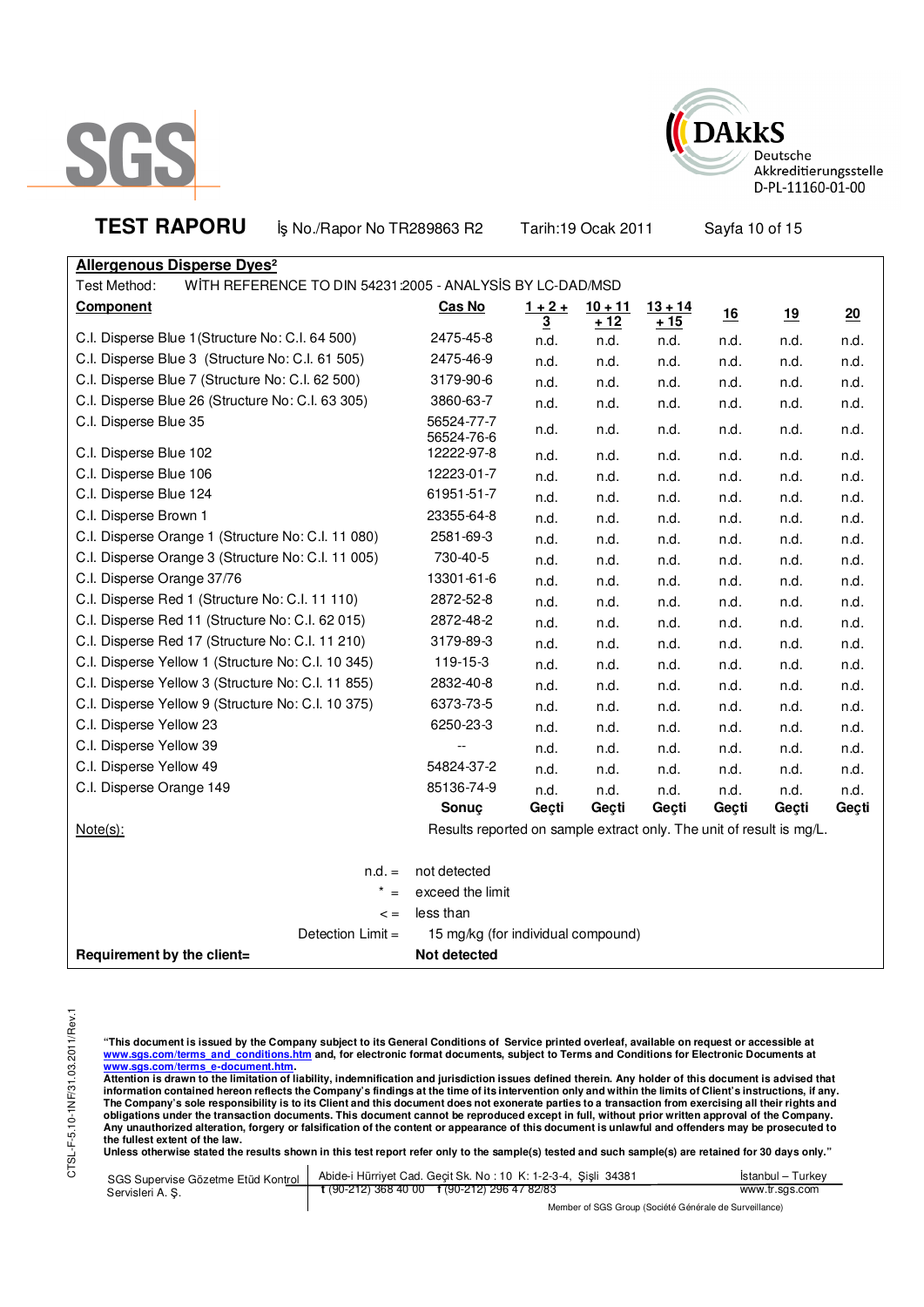



**TEST RAPORU b**<sub>s</sub> No./Rapor No TR289863 R2 Tarih:19 Ocak 2011 Sayfa 11 of 15 **Allergenous Disperse Dyes²** Test Method: WITH REFERENCE TO DIN 54231:2005 - ANALYSIS BY LC-DAD/MSD **Component Cas No 4 + 5 + 6 7 + 8 + 9 23** C.I. Disperse Blue 1 (Structure No: C.I. 64 500) 2475-45-8 n.d. h.d. h.d. # C.I. Disperse Blue 3 (Structure No: C.I. 61 505) 2475-46-9 n.d. n.d. C.I. Disperse Blue 7 (Structure No: C.I. 62 500) 3179-90-6 n.d. n.d. C.I. Disperse Blue 26 (Structure No: C.I. 63 305) 3860-63-7 n.d. h.d. h.d. C.I. Disperse Blue 35 56524-77-7 56524*-71-1*<br>56524*-*76-6 n.d. n.d. n.d. C.I. Disperse Blue 102 **12222-97-8** n.d. n.d. n.d. C.I. Disperse Blue 106 12223-01-7 n.d. n.d. C.I. Disperse Blue 124 **61951-51-7** and **n.d.** n.d. n.d. C.I. Disperse Brown 1 23355-64-8 n.d. n.d. C.I. Disperse Orange 1 (Structure No: C.I. 11 080) 2581-69-3 n.d. n.d. n.d. n.d. C.I. Disperse Orange 3 (Structure No: C.I. 11 005) 730-40-5 n.d. n.d. n.d. n.d. C.I. Disperse Orange 37/76 13301-61-6 n.d. n.d. n.d. C.I. Disperse Red 1 (Structure No: C.I. 11 110) 2872-52-8 n.d. n.d. n.d. n.d. n.d. C.I. Disperse Red 11 (Structure No: C.I. 62 015) 2872-48-2 n.d. http:// C.I. Disperse Red 17 (Structure No: C.I. 11 210) 3179-89-3 n.d. n.d. C.I. Disperse Yellow 1 (Structure No: C.I. 10 345) 119-15-3 n.d. n.d. n.d. n.d. C.I. Disperse Yellow 3 (Structure No: C.I. 11 855) 2832-40-8 n.d. n.d. n.d. n.d. C.I. Disperse Yellow 9 (Structure No: C.I. 10 375) 6373-73-5 n.d. n.d. n.d. C.I. Disperse Yellow 23 and the control of the control of the control of the control of the control of the control of the control of the control of the control of the control of the control of the control of the control of C.I. Disperse Yellow 39 and the contract of the contract of the contract of the contract of the contract of the contract of the contract of the contract of the contract of the contract of the contract of the contract of th C.I. Disperse Yellow 49 **54824-37-2** n.d. n.d. n.d. n.d. C.I. Disperse Orange 149 and the contract of the 85136-74-9 and the contract of the contract of the contract of the contract of the contract of the contract of the contract of the contract of the contract of the contract o **Sonuç Geçti Geçti** Note(s): Note(s): Results reported on sample extract only. The unit of result is mg/L.  $n.d. =$  not detected  $* =$  exceed the limit  $\leq$  = less than Detection Limit = 15 mg/kg (for individual compound)

**\*\*Bu ürünler yetersiz olduğu için test edilememiştir.**

**Requirement by the client=** Not detected

**"This document is issued by the Company subject to its General Conditions of Service printed overleaf, available on request or accessible at www.sgs.com/terms\_and\_conditions.htm and, for electronic format documents, subject to Terms and Conditions for Electronic Documents at**  <mark>www.sgs.com/terms\_e-document.htm.</mark><br>Attention is drawn to the limitation of liability, indemnification and jurisdiction issues defined therein. Any holder of this document is advised that

information contained hereon reflects the Company's findings at the time of its intervention only and within the limits of Client's instructions, if any.<br>The Company's sole responsibility is to its Client and this document **obligations under the transaction documents. This document cannot be reproduced except in full, without prior written approval of the Company. Any unauthorized alteration, forgery or falsification of the content or appearance of this document is unlawful and offenders may be prosecuted to the fullest extent of the law.** 

Unless otherwise stated the results shown in this test report refer only to the sample(s) tested and such sample(s) are retained for 30 days only."

| SGS Supervise Gözetme Etüd Kontrol | Abide-i Hürriyet Cad. Gecit Sk. No: 10 K: 1-2-3-4, Sisli 34381 | Istanbul – Turkev |  |
|------------------------------------|----------------------------------------------------------------|-------------------|--|
| Servisleri A. S.                   | $\frac{1}{2}$ (90-212) 368 40 00 f (90-212) 296 47 82/83       | www.tr.sgs.com    |  |
|                                    | Member of SGS Group (Société Générale de Surveillance)         |                   |  |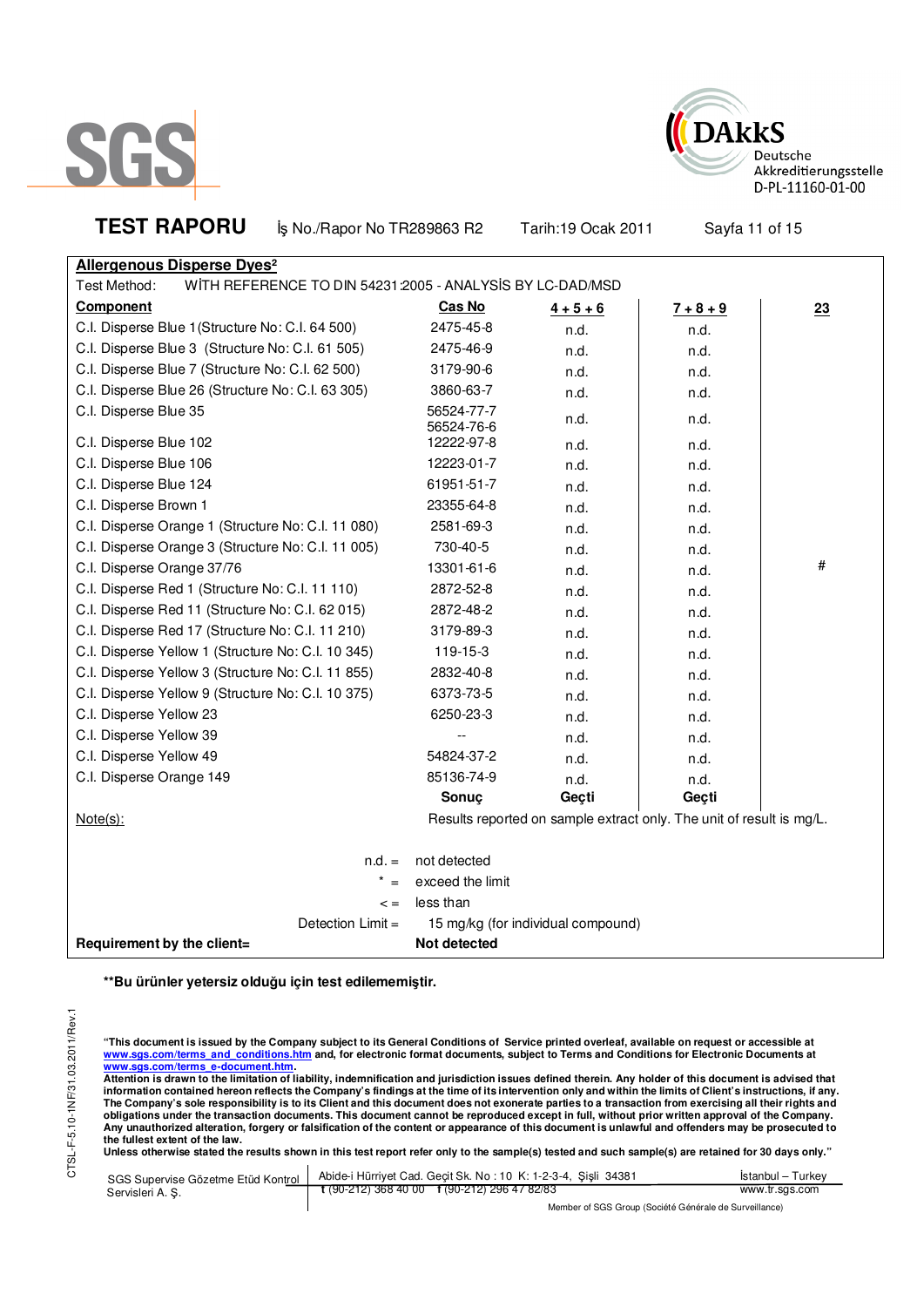



**TEST RAPORU b**<sub>s</sub> No./Rapor No TR289863 R2 Tarih:19 Ocak 2011 Sayfa 12 of 15

| <b>Migration of Certain Elements<sup>2</sup></b> |                                                                           |                |                                                                                                   |       |            |           |
|--------------------------------------------------|---------------------------------------------------------------------------|----------------|---------------------------------------------------------------------------------------------------|-------|------------|-----------|
| Test Method:                                     | WITH REFERENCE TO BS EN 71-3:1995 BS 5665-3:1995 - ANALYSED BY ICP-OES/MS |                |                                                                                                   |       |            |           |
| Component                                        | $1 + 2 + 3$                                                               | $10 + 11 + 12$ | $13 + 14 + 15$                                                                                    | 16    | $17 + 18$  | <u>19</u> |
| Antimony (Sb)                                    | n.d.                                                                      | n.d.           | n.d.                                                                                              | n.d.  | n.d.       | n.d.      |
| Arsenic (As)                                     | n.d.                                                                      | n.d.           | n.d.                                                                                              | n.d.  | n.d.       | n.d.      |
| Cadmium (Cd)                                     | n.d.                                                                      | n.d.           | n.d.                                                                                              | n.d.  | n.d.       | n.d.      |
| Chromium (Cr)                                    | n.d.                                                                      | n.d.           | n.d.                                                                                              | n.d.  | n.d.       | n.d.      |
| Lead (Pb)                                        | n.d.                                                                      | n.d.           | n.d.                                                                                              | n.d.  | n.d.       | n.d.      |
| Mercury (Hg)                                     | n.d.                                                                      | n.d.           | n.d.                                                                                              | n.d.  | n.d.       | n.d.      |
| Barium (Ba)                                      | 14.1 mg/kg                                                                | n.d.           | n.d.                                                                                              | n.d.  | n.d.       | n.d.      |
| Selenium (Se)                                    | n.d.                                                                      | n.d.           | n.d.                                                                                              | n.d.  | n.d.       | n.d.      |
| Sonuç                                            | Geçti                                                                     | Geçti          | Geçti                                                                                             | Geçti | Geçti      | Geçti     |
| $Note(s)$ :                                      |                                                                           |                |                                                                                                   |       |            |           |
|                                                  |                                                                           |                |                                                                                                   |       |            |           |
| $n.d. =$                                         | not detected                                                              |                |                                                                                                   |       |            |           |
| $^\star$<br>$=$                                  | exceed the limit                                                          |                |                                                                                                   |       |            |           |
| $\leq$ =                                         | less than                                                                 |                |                                                                                                   |       |            |           |
| Detection $Limit =$                              |                                                                           |                | Sb: 5 mg/kg, As: 2,5 mg/kg, Ba: 10 mg/kg, Cd: 5 mg/kg, Cr: 5 mg/kg, Pb: 5 mg/kg, Hg: 5 mg/kg, Se: |       |            |           |
| Requirement by the client=                       | $10$ mg/kg                                                                |                |                                                                                                   |       |            |           |
|                                                  | Arsenic (As)                                                              |                |                                                                                                   |       | 25 mg/kg   |           |
|                                                  | Cadmium (Cd)                                                              |                |                                                                                                   |       | 75 mg/kg   |           |
|                                                  | Antimony (Sb)                                                             |                |                                                                                                   |       | 60 mg/kg   |           |
|                                                  | Mercury (Hg)                                                              |                |                                                                                                   |       | 60 mg/kg   |           |
|                                                  | Barium(Ba)                                                                |                |                                                                                                   |       | 1000 mg/kg |           |
|                                                  | Selenium (Se)                                                             |                |                                                                                                   |       | 500 mg/kg  |           |
|                                                  | Lead(Pb)                                                                  |                |                                                                                                   |       | 90 mg/kg   |           |
|                                                  | Chromium(Cr)                                                              |                |                                                                                                   |       | 60 mg/kg   |           |
|                                                  |                                                                           |                |                                                                                                   |       |            |           |

"This document is issued by the Company subject to its General Conditions of Service printed overleaf, available on request or accessible at<br>www.sgs.com/terms\_and\_conditions.htm\_and, for electronic format documents, subjec

<u>www.sgs.com/terms\_e-document.htm.</u><br>Attention is drawn to the limitation of liability, indemnification and jurisdiction issues defined therein. Any holder of this document is advised that<br>information contained hereon refle obligations under the transaction documents. This document cannot be reproduced except in full, without prior written approval of the Company.<br>Any unauthorized alteration, forgery or falsification of the content or appeara

**Unless otherwise stated the results shown in this test report refer only to the sample(s) tested and such sample(s) are retained for 30 days only."** 

| SGS Supervise Gözetme Etüd Kontrol<br>Servisleri A. S. | Abide-i Hürriyet Cad. Gecit Sk. No: 10 K: 1-2-3-4, Sisli 34381 | Istanbul – Turkev |
|--------------------------------------------------------|----------------------------------------------------------------|-------------------|
|                                                        | $\frac{1}{2}$ (90-212) 368 40 00 f (90-212) 296 47 82/83       | www.tr.sgs.com    |
|                                                        | Member of SGS Group (Société Générale de Surveillance)         |                   |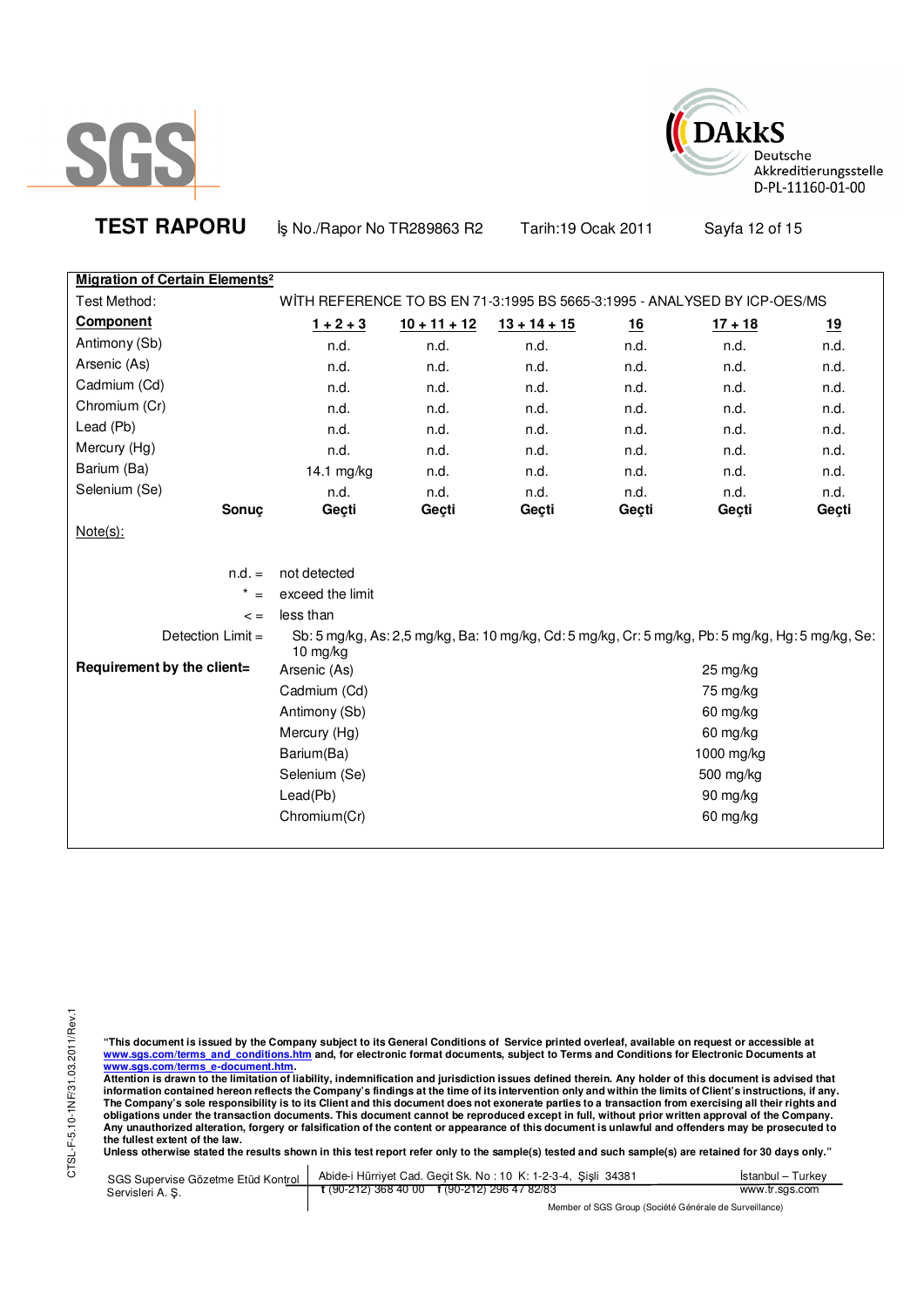



| <b>TEST RAPORU</b>                               | İş No./Rapor No TR289863 R2                                                                                     |       | Tarih: 19 Ocak 2011 | Sayfa 13 of 15 |
|--------------------------------------------------|-----------------------------------------------------------------------------------------------------------------|-------|---------------------|----------------|
| <b>Migration of Certain Elements<sup>2</sup></b> |                                                                                                                 |       |                     |                |
| Test Method:                                     | WITH REFERENCE TO BS EN 71-3:1995 BS 5665-3:1995 - ANALYSED BY ICP-OES/MS                                       |       |                     |                |
| <b>Component</b>                                 | 20                                                                                                              | 21    | $4 + 5 + 6$         | $7 + 8 + 9$    |
| Antimony (Sb)                                    | n.d.                                                                                                            | n.d.  | n.d.                | n.d.           |
| Arsenic (As)                                     | n.d.                                                                                                            | n.d.  | n.d.                | n.d.           |
| Cadmium (Cd)                                     | n.d.                                                                                                            | n.d.  | n.d.                | n.d.           |
| Chromium (Cr)                                    | n.d.                                                                                                            | n.d.  | n.d.                | n.d.           |
| Lead (Pb)                                        | n.d.                                                                                                            | n.d.  | n.d.                | n.d.           |
| Mercury (Hg)                                     | n.d.                                                                                                            | n.d.  | n.d.                | n.d.           |
| Barium (Ba)                                      | n.d.                                                                                                            | n.d.  | 23.1 mg/kg          | n.d.           |
| Selenium (Se)                                    | n.d.                                                                                                            | n.d.  | n.d.                | n.d.           |
| Sonuç                                            | Geçti                                                                                                           | Geçti | Geçti               | Geçti          |
| $Note(s)$ :                                      |                                                                                                                 |       |                     |                |
| $n.d. =$                                         | not detected                                                                                                    |       |                     |                |
| $* =$                                            | exceed the limit                                                                                                |       |                     |                |
| $\lt$ =                                          | less than                                                                                                       |       |                     |                |
| Detection Limit =                                | Sb: 5 mg/kg, As: 2,5 mg/kg, Ba: 10 mg/kg, Cd: 5 mg/kg, Cr: 5 mg/kg, Pb: 5 mg/kg, Hg: 5 mg/kg, Se:<br>10 $mg/kg$ |       |                     |                |
| Requirement by the client=                       | Arsenic (As)                                                                                                    |       |                     | 25 mg/kg       |
|                                                  | Cadmium (Cd)                                                                                                    |       |                     | 75 mg/kg       |
|                                                  | Antimony (Sb)                                                                                                   |       |                     | 60 mg/kg       |
|                                                  | Mercury (Hg)                                                                                                    |       |                     | 60 mg/kg       |
|                                                  | Barium(Ba)                                                                                                      |       |                     | 1000 mg/kg     |
|                                                  | Selenium (Se)                                                                                                   |       |                     | 500 mg/kg      |
|                                                  | Lead(Pb)                                                                                                        |       |                     | 90 mg/kg       |
|                                                  | Chromium(Cr)                                                                                                    |       |                     | 60 mg/kg       |
|                                                  |                                                                                                                 |       |                     |                |

"This document is issued by the Company subject to its General Conditions of Service printed overleaf, available on request or accessible at<br>www.sgs.com/terms\_and\_conditions.htm\_and, for electronic format documents, subjec

<u>www.sgs.com/terms\_e-document.htm.</u><br>Attention is drawn to the limitation of liability, indemnification and jurisdiction issues defined therein. Any holder of this document is advised that<br>information contained hereon refle obligations under the transaction documents. This document cannot be reproduced except in full, without prior written approval of the Company.<br>Any unauthorized alteration, forgery or falsification of the content or appeara

**Unless otherwise stated the results shown in this test report refer only to the sample(s) tested and such sample(s) are retained for 30 days only."** 

| SGS Supervise Gözetme Etüd Kontrol  <br>Servisleri A. Ş. | Abide-i Hürriyet Cad. Geçit Sk. No: 10 K: 1-2-3-4, Şişli 34381       | Istanbul – Turkev |  |
|----------------------------------------------------------|----------------------------------------------------------------------|-------------------|--|
|                                                          | $\frac{1}{2}$ (90-212) 368 40 00 $\frac{1}{2}$ (90-212) 296 47 82/83 | www.tr.sgs.com    |  |
|                                                          | Member of SGS Group (Société Générale de Surveillance)               |                   |  |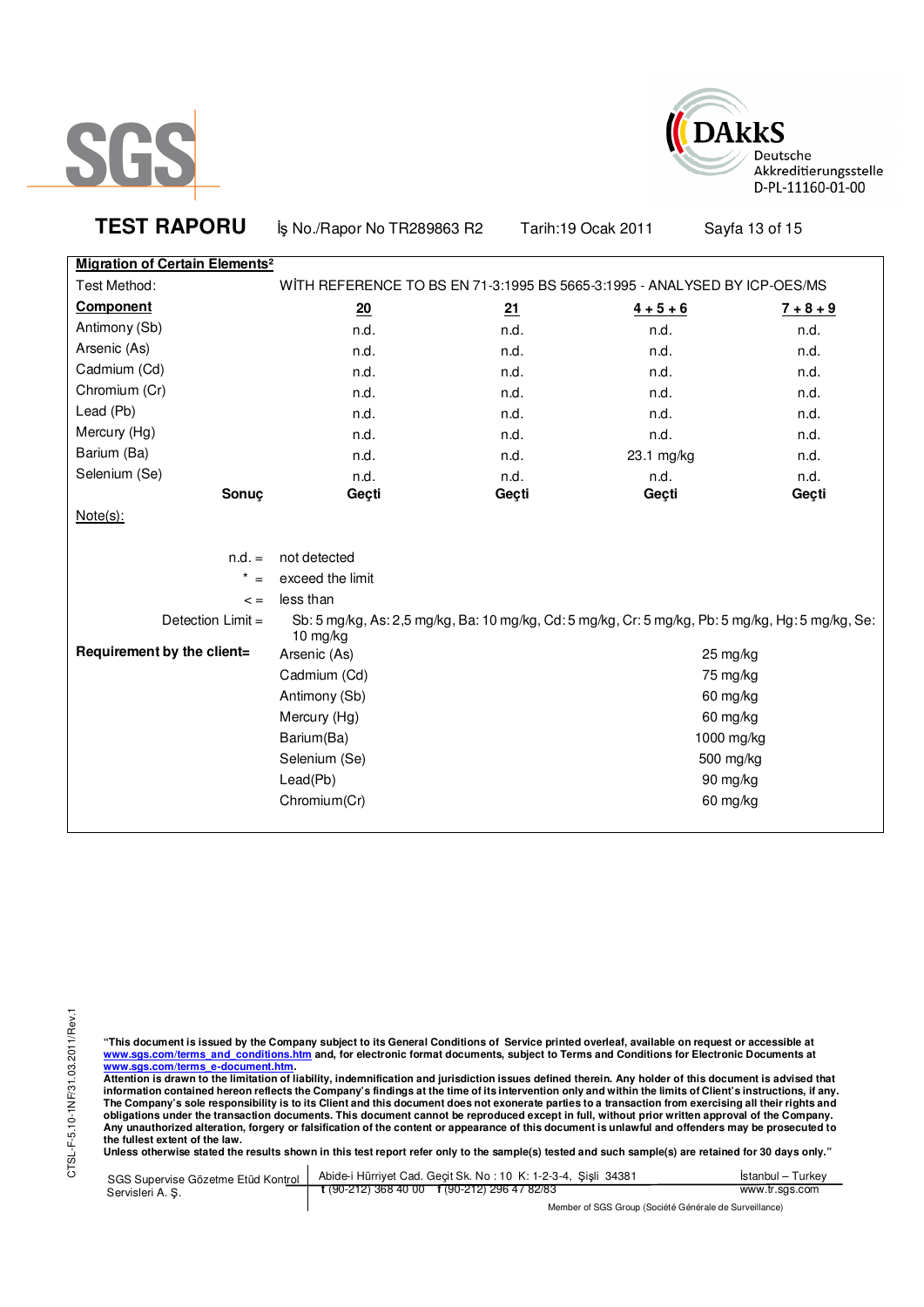



**TEST RAPORU b**<sub>s</sub> No./Rapor No TR289863 R2 Tarih:19 Ocak 2011 Sayfa 14 of 15

| <b>Migration of Certain Elements<sup>2</sup></b> |                                                                           |    |                                                                                                   |
|--------------------------------------------------|---------------------------------------------------------------------------|----|---------------------------------------------------------------------------------------------------|
| Test Method:                                     | WITH REFERENCE TO BS EN 71-3:1995 BS 5665-3:1995 - ANALYSED BY ICP-OES/MS |    |                                                                                                   |
| <b>Component</b>                                 |                                                                           | 22 | 23                                                                                                |
| Antimony (Sb)                                    |                                                                           |    |                                                                                                   |
| Arsenic (As)                                     |                                                                           |    |                                                                                                   |
| Cadmium (Cd)                                     |                                                                           |    |                                                                                                   |
| Chromium (Cr)                                    |                                                                           |    |                                                                                                   |
| Lead (Pb)                                        |                                                                           | #  | #                                                                                                 |
| Mercury (Hg)                                     |                                                                           |    |                                                                                                   |
| Barium (Ba)                                      |                                                                           |    |                                                                                                   |
| Selenium (Se)                                    |                                                                           |    |                                                                                                   |
| Sonuç                                            |                                                                           |    |                                                                                                   |
| $Note(s)$ :                                      |                                                                           |    |                                                                                                   |
|                                                  |                                                                           |    |                                                                                                   |
| $n.d. =$                                         | not detected                                                              |    |                                                                                                   |
| $\star$<br>$=$                                   | exceed the limit                                                          |    |                                                                                                   |
| $\leq$ $=$                                       | less than                                                                 |    |                                                                                                   |
| Detection Limit =                                | 10 mg/kg                                                                  |    | Sb: 5 mg/kg, As: 2,5 mg/kg, Ba: 10 mg/kg, Cd: 5 mg/kg, Cr: 5 mg/kg, Pb: 5 mg/kg, Hg: 5 mg/kg, Se: |
| Requirement by the client=                       | Arsenic (As)                                                              |    | 25 mg/kg                                                                                          |
|                                                  | Cadmium (Cd)                                                              |    | 75 mg/kg                                                                                          |
|                                                  | Antimony (Sb)                                                             |    | 60 mg/kg                                                                                          |
|                                                  | Mercury (Hg)                                                              |    | 60 mg/kg                                                                                          |
|                                                  | Barium(Ba)                                                                |    | 1000 mg/kg                                                                                        |
|                                                  | Selenium (Se)                                                             |    | 500 mg/kg                                                                                         |
|                                                  | Lead(Pb)                                                                  |    | 90 mg/kg                                                                                          |
|                                                  | Chromium(Cr)                                                              |    | 60 mg/kg                                                                                          |
|                                                  |                                                                           |    |                                                                                                   |

**\*\*Bu ürünler yetersiz olduğu için test edilememiştir.**

"This document is issued by the Company subject to its General Conditions of Service printed overleaf, available on request or accessible at<br>www.sgs.com/terms\_and\_conditions.htm\_and, for electronic format documents, subjec <mark>www.sgs.com/terms\_e-document.htm.</mark><br>Attention is drawn to the limitation of liability, indemnification and jurisdiction issues defined therein. Any holder of this document is advised that

information contained hereon reflects the Company's findings at the time of its intervention only and within the limits of Client's instructions, if any.<br>The Company's sole responsibility is to its Client and this document **obligations under the transaction documents. This document cannot be reproduced except in full, without prior written approval of the Company. Any unauthorized alteration, forgery or falsification of the content or appearance of this document is unlawful and offenders may be prosecuted to the fullest extent of the law.** 

Unless otherwise stated the results shown in this test report refer only to the sample(s) tested and such sample(s) are retained for 30 days only."

| SGS Supervise Gözetme Etüd Kontrol | Abide-i Hürrivet Cad. Geçit Sk. No: 10 K: 1-2-3-4, Şişli 34381       | İstanbul - Turkev |
|------------------------------------|----------------------------------------------------------------------|-------------------|
| Servisleri A. S.                   | $\frac{1}{2}$ (90-212) 368 40 00 $\frac{1}{2}$ (90-212) 296 47 82/83 | www.tr.sgs.com    |
|                                    | Member of SGS Group (Société Générale de Surveillance)               |                   |